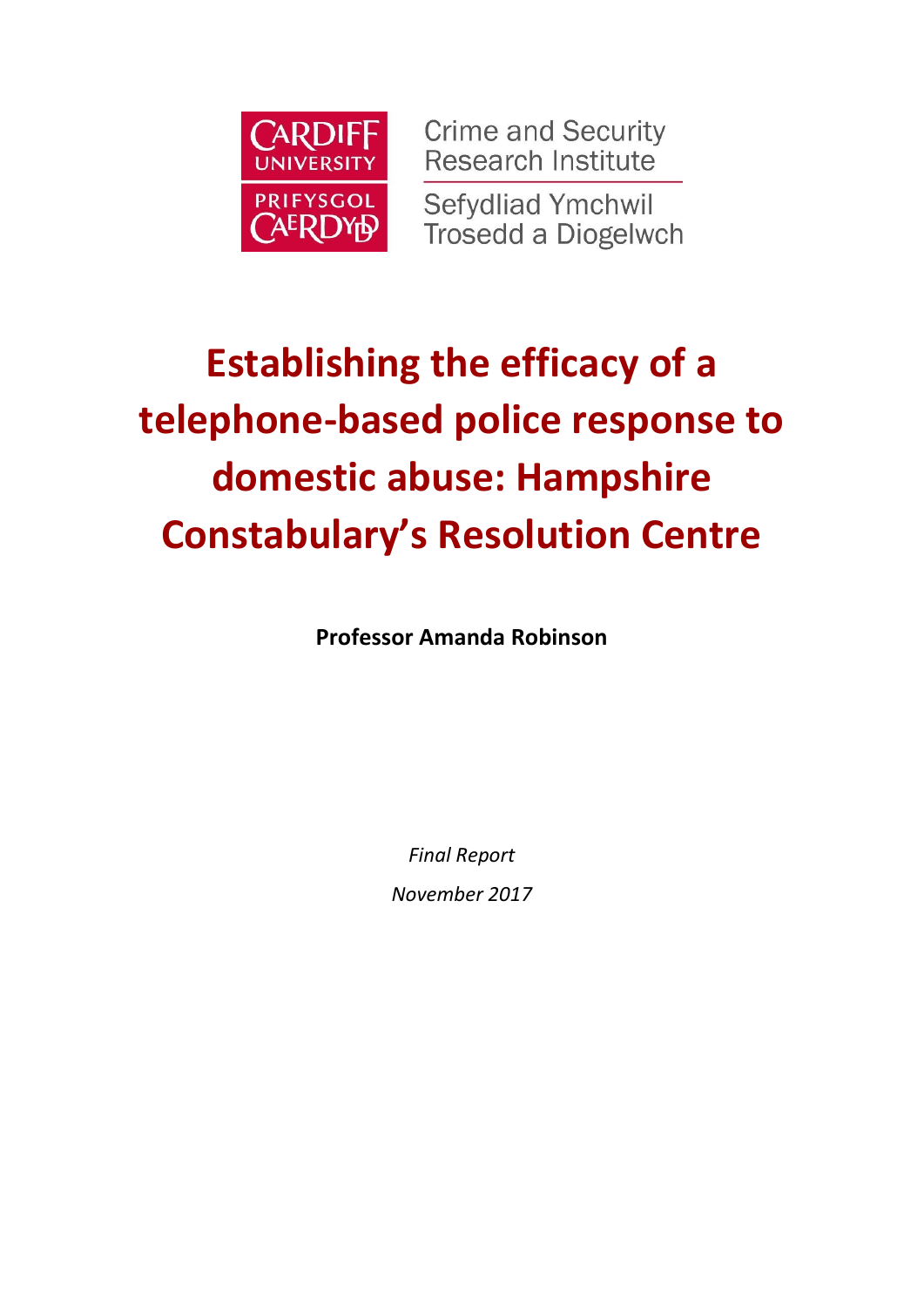#### **Acknowledgements:**

The author would like to thank Hampshire Constabulary for funding this research as well as the many busy practitioners who contributed by collecting data and sharing their views.

#### **How to cite this report:**

Robinson, A. L. (2017). *Establishing the efficacy of a telephone-based police response to domestic abuse: Hampshire Constabulary's Resolution Centre.* Cardiff: Cardiff University. Available at: <http://www.cardiff.ac.uk/people/view/38078-robinson-amanda>

#### **For queries about this report:**

Contact Professor Amanda Robinson: [RobinsonA@Cardiff.ac.uk](mailto:RobinsonA@Cardiff.ac.uk) or +44 (0) 2920 875401.

### **Contents**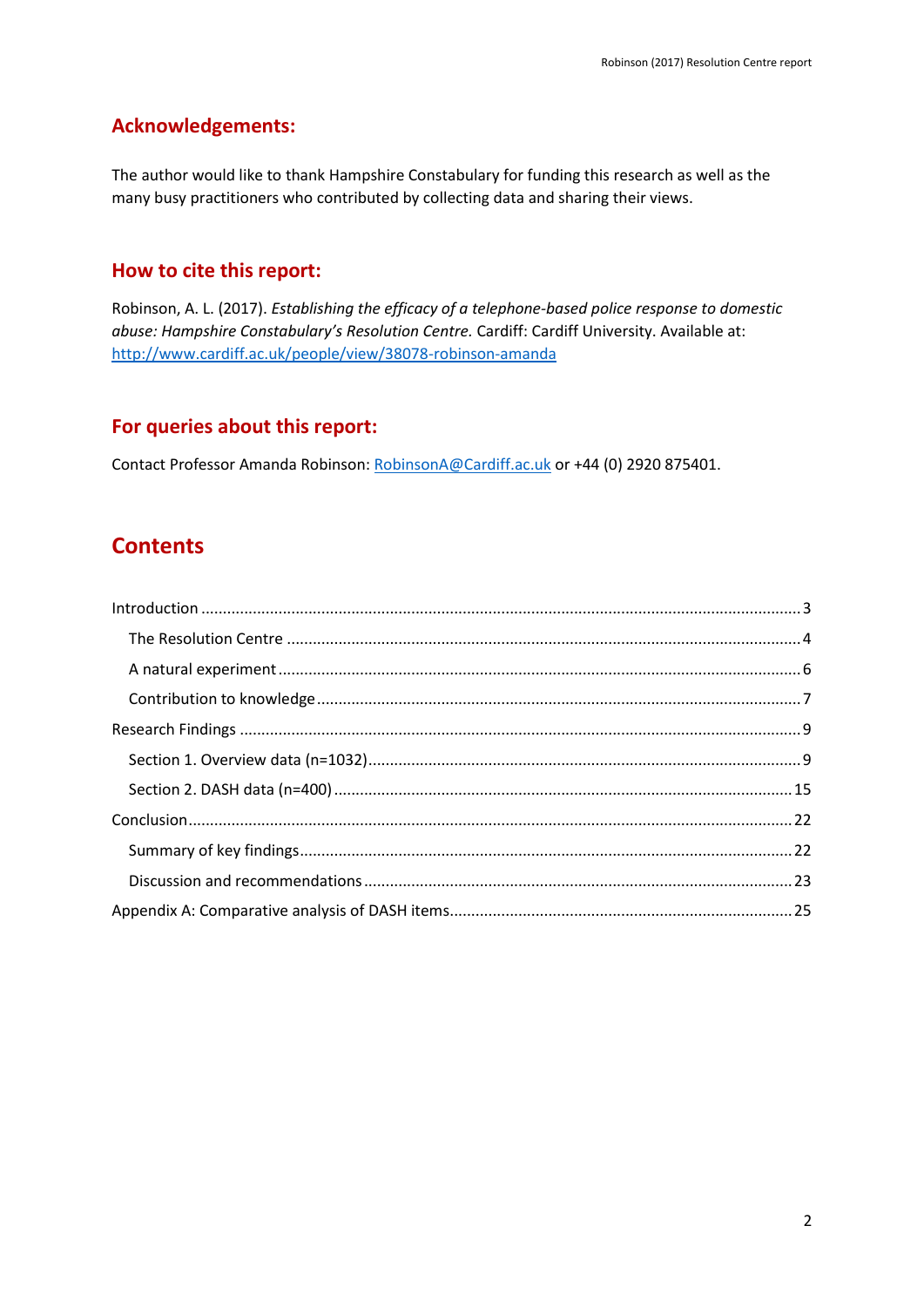# **Establishing the efficacy of a telephonebased police response to domestic abuse: Hampshire Constabulary's Resolution Centre**

## **Introduction**

<span id="page-2-0"></span>As a result of the 2010 Comprehensive Spending Review, Hampshire Constabulary was faced with finding annual saving of £80m per year (c. 16% of the total budget). Along with a restructure of frontline policing, a review was taken to establish the most efficient way to respond to low-risk reports that did not require a police attendance, but which at the time attracted one. The review recommended that a Resolution Centre be formed within the call-management department to receive all grade-3 (standard response) and grade-4 calls (seeking advice or a non-police matter).

The Resolution Centre was designed to be able to investigate and resolve any report that did not require an officer to attend in person and which enquiries could be made remotely.<sup>1</sup> The Resolution Centre is staffed by a combination of investigators and call-handlers, specifically:

- 3 Sergeants and 3 Supervisors (Police Staff) equivalent to 1 per shift of each
- 3 shifts comprised of:

1

- o A Shift 8 Police Constable and 9 Police Staff
- o B Shift 10 Police Constables and 9 Police Staff
- o C Shift 11 Police Constables and 9 Police Staff

Approximately one-fifth of Resolution Centre staff are part time or work a flexible working pattern. Most of the officers and staff within the Resolution Centre have been with the force for a significant period of time. Four new members of police staff were assigned to the Resolution Centre; however, they had a tutor and a structured Learning Development Review process to complete to ensure close monitoring of their performance. Training was the typical provision for officers prior to coming to the Resolution Centre and the usual arrangements for disseminating content to members of police staff.<sup>2</sup>

In 2015, Her Majesty's Inspectorate of the Constabulary (HMIC) identified that Hampshire Constabulary's approach to domestic abuse included a new, untested component with the

<sup>&</sup>lt;sup>1</sup> See Rowlandson (2016). *Report on the effectiveness of the Resolution Centre in responding to incidents of Domestic Abuse*. Hampshire Constabulary.

<sup>&</sup>lt;sup>2</sup> To enhance the skills of Resolution Centre staff with regard to responding to domestic abuse, a local IDVA provider (Aurora New Dawn) provided a bespoke training package during May-June 2016. This was perceived as being an extremely beneficial session that fully explained not only the basic details required for completion of the DASH risk assessment but also delved deeper in to the rationale behind each of the questions and the need to probe the answers given in order to provide context to the yes/no responses. As this training was delivered after the sampling of cases for this research, it should not be considered as a possible explanation for the findings.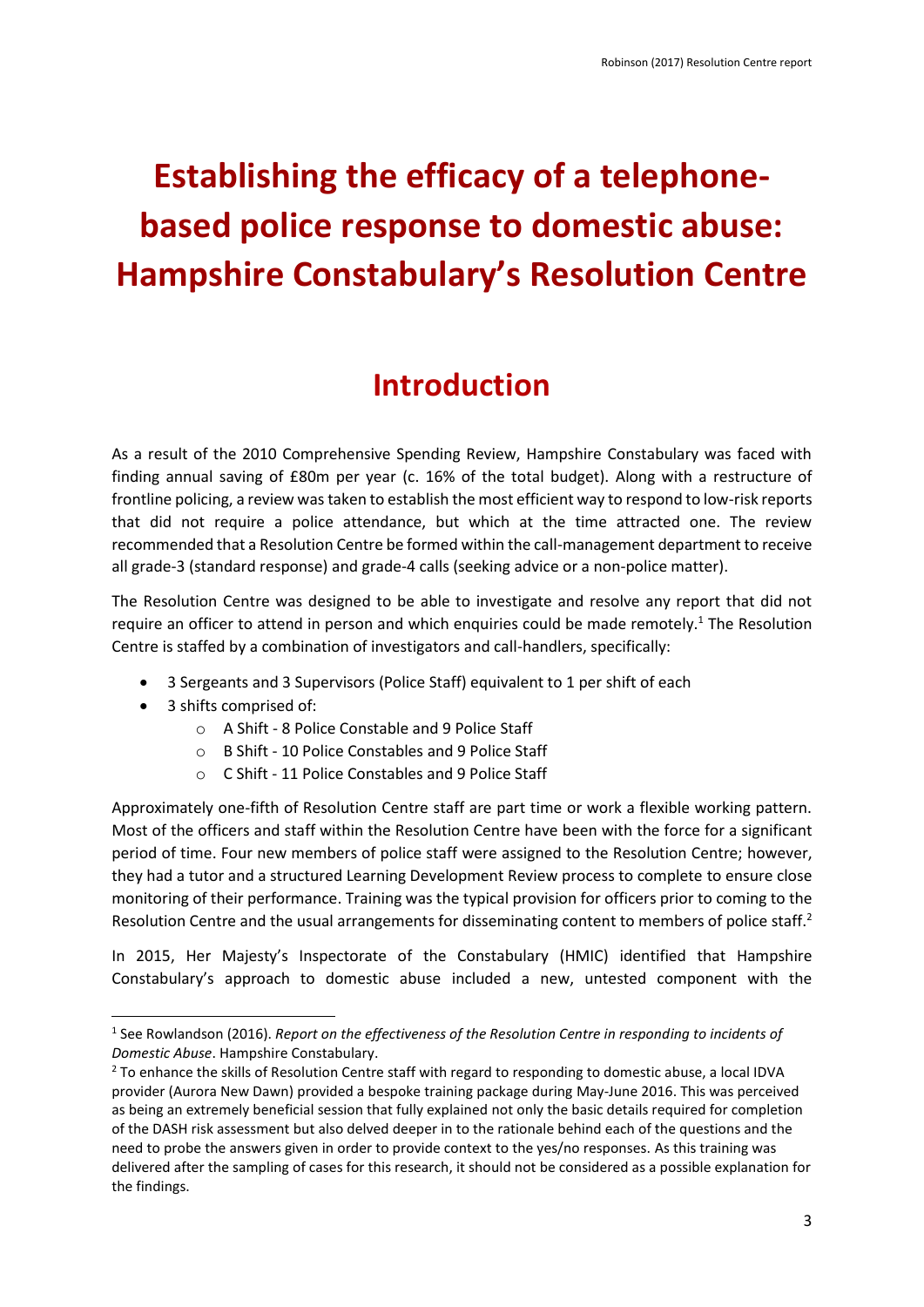implementation of the Resolution Centre.<sup>3</sup> Rather than the usual practice of allocating such cases for a 'slow time' allocation when officers were free of grade-1 (immediate) or grade-2 (priority) deployments, from April 2015 a telephone-based response was being provided to 'grade-3 domestics' in Hampshire. Consequently, thirteen percent of all domestic abuse incidents in Hampshire were being dealt with via the RC (equating to approximately 1000 victims per year).

Although Hampshire Constabulary consulted with partner agencies, survivor groups, the National Domestic Abuse lead DCC Louisa Rolfe and the Contact Management lead ACC Alan Todd on an informal basis in the development of the Resolution Centre's approach, there was no evidence available at that time to confirm the suitability of implementing a telephone-based response for (any type of) domestic abuse incidents. This led the HMIC to consider its use to be problematic.

The HMIC raised concerns that the quality of risk assessment and the subsequent investigation of domestic abuse incidents referred to the Resolution Centre might be lesser than those incidents where officers had been deployed. In December 2016, following concerns raised by HMIC and the absence of evidence based conclusions around the effectiveness of the Resolution Centre, Hampshire Constabulary ceased this practise. All domestic abuse incidents in Hampshire, regardless of grade, currently receive deployment.

The research commissioned by Hampshire Constabulary to establish the efficacy of providing a telephone-based response to grade-3 domestic abuse cases is the basis of this report, which answers the following questions:

- Do significant differences exist in the quality of the initial response provided by Resolution Centre staff compared to deployed officers and subsequently the proportion of incidents that are classified as crimes?
- Do significant differences exist in the DASH risk assessments carried out over the telephone in the Resolution Centre compared to those carried out face-to-face by deployed officers?
- Do significant differences exist in the investigative outcomes of cases referred to the Resolution Centre compared to those dealt with via deployment?

The next section provides more detail about the operational practices of the Resolution Centre, before describing the methodological approach to the research, which commenced during the summer of 2016.

## <span id="page-3-0"></span>**The Resolution Centre**

**.** 

All domestic abuse incidents classified as requiring a grade-1 (within 15 minutes) or grade-2 (within 60 minutes) response are deployed direct to R&P (response and patrol) units and do not come to the Resolution Centre. In these cases the attending officer usually completes the DASH risk assessment.

The Resolution Centre adheres to the following protocol<sup>4</sup> in order to determine whether it is the suitable unit to provide the initial response. Grade-3 domestic incidents that are allocated to the RC

<sup>3</sup> [http://www.justiceinspectorates.gov.uk/hmic/publications/police-effectiveness-vulnerability-2015](http://www.justiceinspectorates.gov.uk/hmic/publications/police-effectiveness-vulnerability-2015-hampshire/) [hampshire/](http://www.justiceinspectorates.gov.uk/hmic/publications/police-effectiveness-vulnerability-2015-hampshire/)

<sup>4</sup> See *Annex 3: Resolution Centre DA Procedure* in Rowlandson (2016). *Report on the effectiveness of the Resolution Centre in responding to incidents of Domestic Abuse*. Hampshire Constabulary.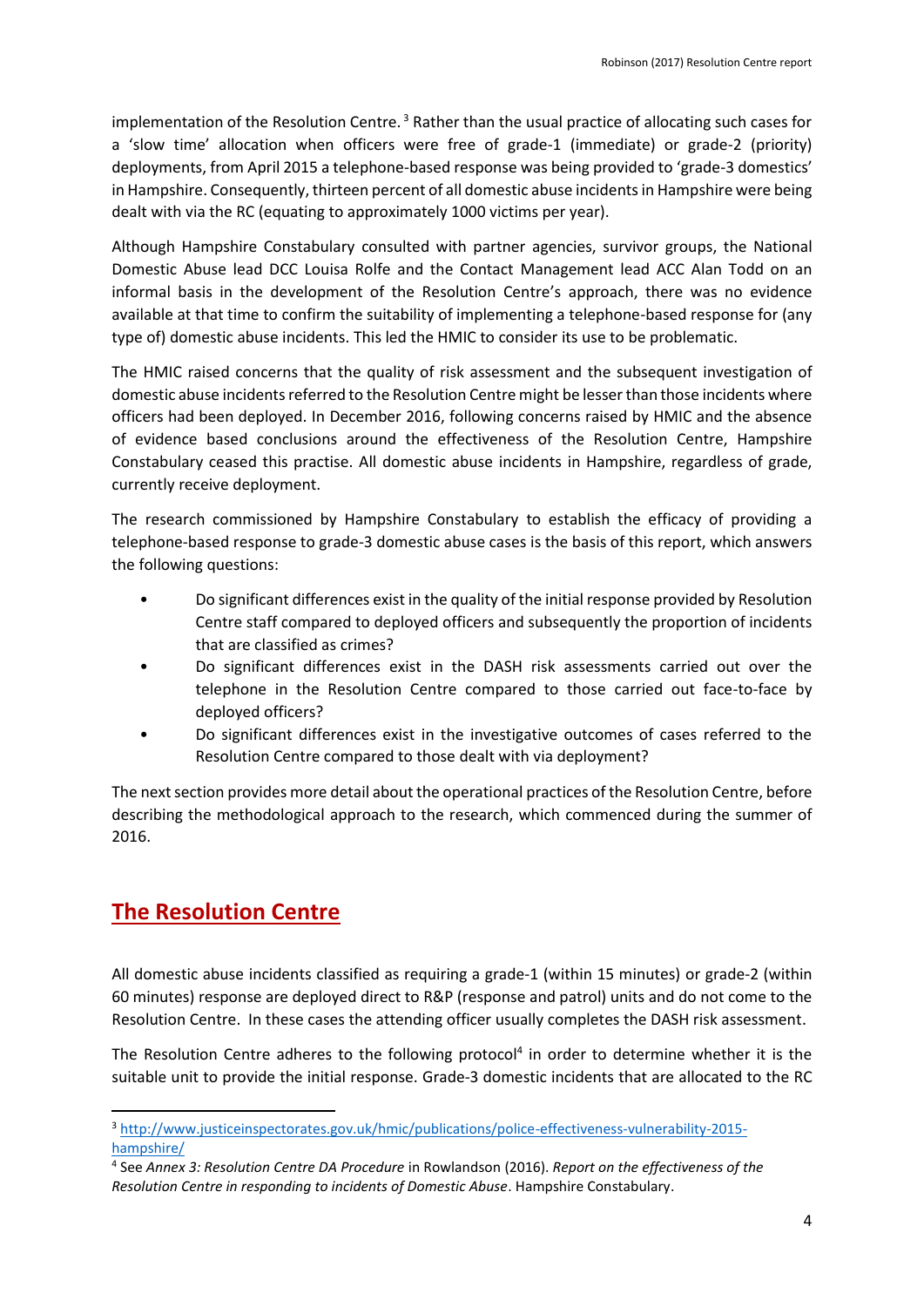are immediately assessed through a triage process as to whether the incident is suitable for initial management by the Resolution Centre or whether it needs attendance by a response officer. Full triage is to be completed in accordance with an assessment of Threat, Harm, Opportunity and Risk (THOR) factors, and should highlight why the case is suitable for the Resolution Centre to make initial contact. Incidents that automatically *will* be suitable for the Resolution Centre include:

 Non-crime incidents where the incident report and the DASH risk assessment can be completed by telephone, no significant THOR factors are identified at the point of triage and the parties are not cohabitating.

Incidents that *may* be suitable for Resolution Centre include the following:

- Malicious communications;
- Harassment (first report):
- Low level public order;
- Non-recent criminal damage; and,
- Historic crimes with no support for formal action and no significant THOR factors identified.

After triage, any incidents deemed to be unsuitable are returned to the Control Room to be deployed. For example, the Resolution Centre would *not* complete DASH risk assessments on the phone for the following incidents:

- The offence involves a recent assault with injury/ harassment or stalking with violence (all passed back to the Control Room as a grade-2).
- High risk markers for involved parties within the last 12 months.
- Breach of a restraining order/bail conditions/court bail (passed back as grade-2 or gateway if victim will not support for visit).
- Victim and offender cohabit (passed to response and patrol for attendance).
- The RC will also escalate the incident for deployment if further information obtained during the initial risk assessment indicates the incident should have been a grade-2 deployment.

All incidents that are assessed as unsuitable for the Resolution Centre will be allocated to the appropriate department to progress, including:

- Any incident that has been incorrectly graded, which fits the grade-1 or grade-2 criteria, and requires deployment will be reassigned to the Control Room for deployment.
- Any incident that needs face to face attendance but does not fit criteria for a grade-2 response will be raised for deployment.
- Any incident of a serious nature that will require investigation but has no immediate safeguarding concerns (e.g. historic sexual abuse) will be reassigned to the appropriate investigations team.

Cases deemed suitable for a Resolution Centre response receive the following actions, which will be checked by the shift supervisor:

- All domestic abuse reports to be raised for priority call back regardless of the nature of the report.
- Resolution Centre officer allocated for further review and contact with informant if the report is appropriate to remain within the Resolution Centre.
- If further review identifies any issue that makes the report unsuitable for Resolution Centre then actions as per triage stage – deployment or allocation to correct department.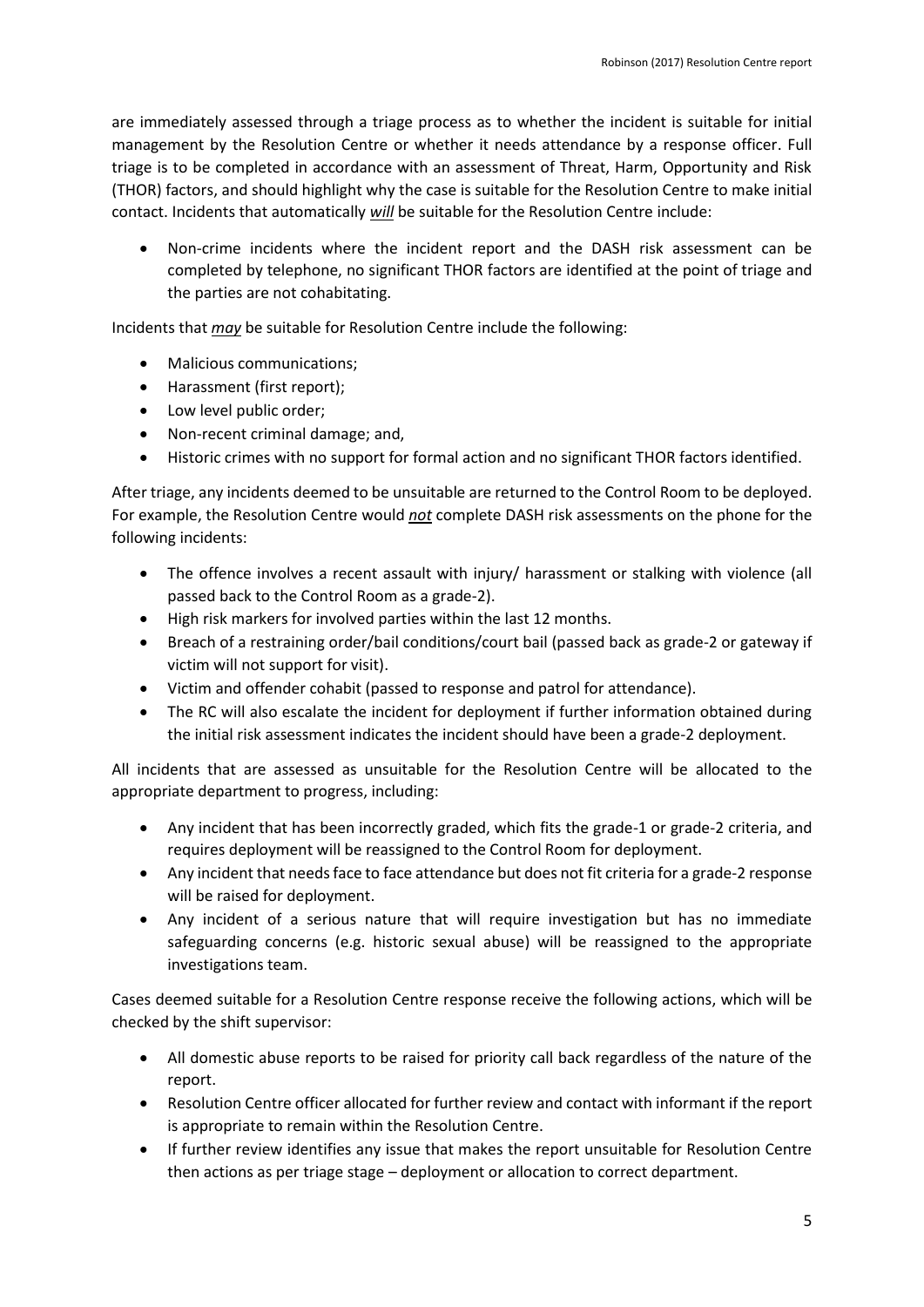- If further review confirms the report is suitable for initial contact then full details to be obtained and DASH risk assessment completed. The Resolution Centre will complete the DASH risk assessment on the telephone and use this to inform a grade of standard, medium or high risk.
- Historic reports of crime are picked up when completing the DASH and recorded under Home Office Counting Rules. Non-crime domestic incidents will then be recorded properly to reflect any violence in the past and these incidents will be raised for deployment if appropriate.
- Following the report being obtained and the risk assessment completed a further review will be required regarding any further actions:
	- o Crime identified and safeguarding/THOR issues raised Deployment.
	- o Crime identified with no immediate safeguarding/THOR issues raised and further investigation required – Onward task to local investigation team.
	- Crime identified, however of a low level and either no complaint or no opportunity to prosecute and no THOR factors identified – suitable for report to be completed by Resolution Centre. This will be reviewed by a Detective Sergeant.
	- o No offences identified and no THOR factors identified suitable for Resolution Centre to complete report. This will be reviewed by a Detective Sergeant.
- In all cases where Resolution Centre has completed the DASH risk assessment a task will be forwarded to the Multi-Agency Safeguarding Hub (MASH) to review and confirm the grading. It is the responsibility of Resolution Centre staff to then confirm which team has responsibility for safeguarding:
	- $\circ$  High/Medium risk Additional safeguarding completed. All high risk gradings are dealt with by the DA safeguarding teams who conduct the visit. All medium risk gradings are allocated to a Neighbourhood Policing Team officer for contact to be made to complete a DASH and discuss further safeguarding.
	- $\circ$  Standard risk No additional safeguarding. Only standard risk gradings are not followed up with further safeguarding assessment and contact.

The operations protocol described above is the result of refinements to the procedures initially implemented in April 2015. It has been formalised into operations since September 2015.

To summarise, the Resolution Centre's operations protocol has been carefully designed to identify and provide an effective response to a small subset of cases, representing a particular type of domestic abuse incident. It aims to weed out the higher risk cases from the outset (e.g. those where there is any assault or violence, where court or police conditions have been breached, where both parties are still cohabitating, where there is an extensive history of domestic abuse, or where police need to attend to verify the safety of children present) so that they may be dealt with by other units.

## <span id="page-5-0"></span>**A natural experiment**

Because of Hampshire Constabulary's decision to change its practice, the research benefits from a natural experimental design. Grade-3 domestics referred to the Resolution Centre in 2016 can be compared to similar grade-3 domestics allocated for deployment in 2017. Thus, the type of case remains similar but the initial police response changes from one provided via telephone to one provided in person. Rarely does such a neat comparison emerge in the field of policing studies without the imposition of a randomised experiment, which although rigorous can be cumbersome and costly,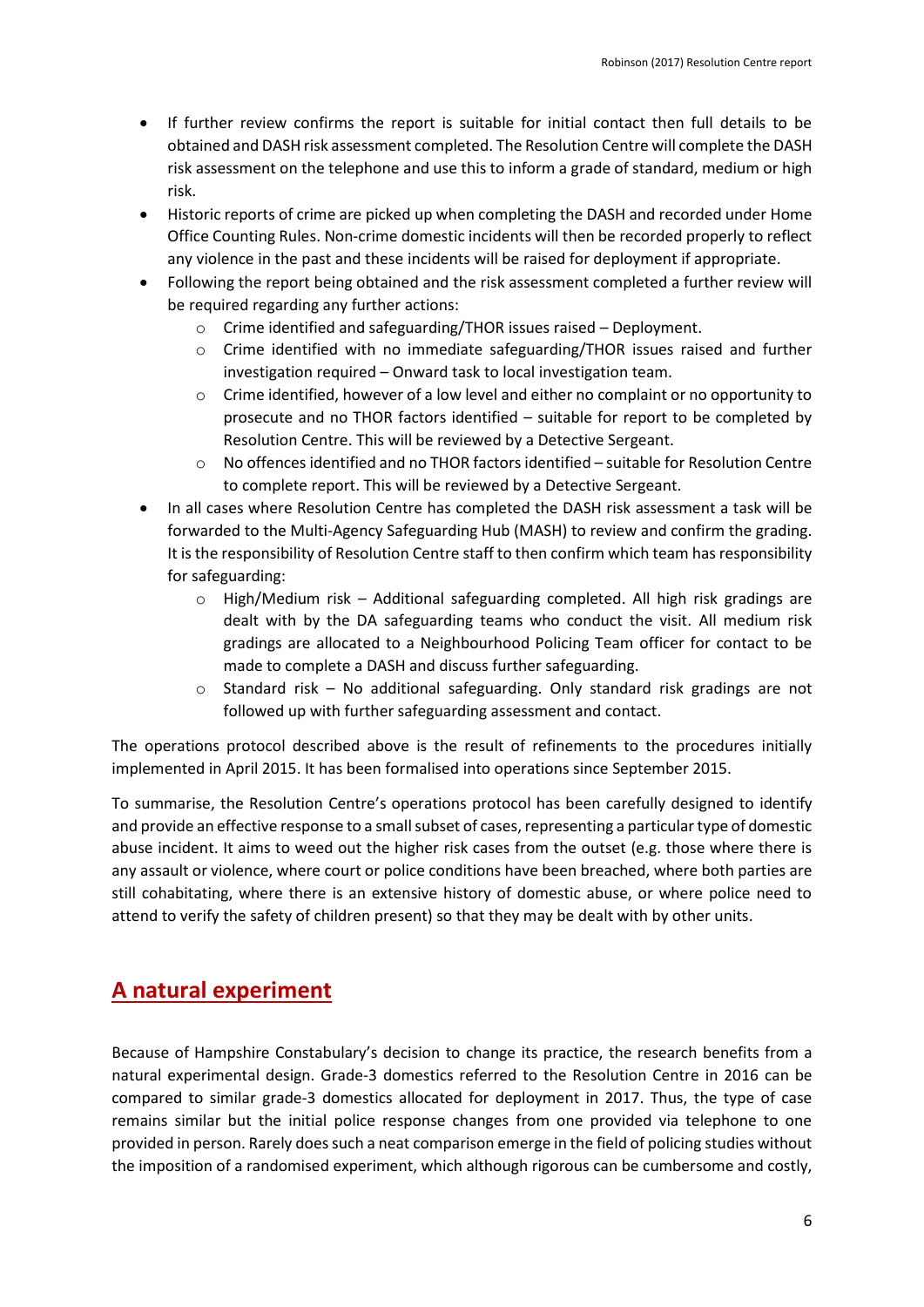reasons that often preclude their implementation. The change in Hampshire's policy during 2016 was therefore highly advantageous from a research perspective.

The methodological approach involved collection and analysis of the following sources of data:<sup>5</sup>

- 1) A sample of domestic abuse incidents during the first three months of 2016 to determine the overall profile of domestic abuse incidents referred to the Resolution Centre (e.g., victim, suspect, and offence characteristics).
- 2) A comparison sample of domestic abuse incidents received by the force one year later (the first three months of 2017) that would have been referred to the Resolution Centre but instead received deployment, including the same variables as above. The full dataset (2016 and 2017) includes approximately 1000 cases (including both incidents and crimes).
- 3) A random sub-sample from this dataset received more in-depth analysis via collection of the full details from the DASH risk assessment (i.e. each response to the 27 items and any qualitative comments provided). As the DASH forms are held as separate Word documents these must be retrieved manually, with significant resource implications. Despite this, a random sample of 200 from the first three months of 2016 and 2017 (n=400 in total) were obtained for analysis.
- 4) Perspectives of staff in the Resolution Centre and partner agencies to determine their views on the benefits and limitations of the current approach.

## <span id="page-6-0"></span>**Contribution to knowledge**

 $\overline{a}$ 

The current study makes three significant contributions to knowledge. First, it affords a unique opportunity to test domestic abuse risk assessment delivered by police in a more 'clinical' environment versus the usual 'field' setting. Unlike other areas of research and practice in violence risk assessment, which draw upon clinical psychologists' use of structured tools in healthcare settings, British risk assessment with domestic abuse victims is typically undertaken by frontline police officers often at the time of, or shortly after, the incident.<sup>6</sup> This approach developed to structure the discretion of officers as they responded to 'domestics', to ensure they gathered a consistent level of information to aid investigation and more robust and defensible decision-making. Conducting risk assessments 'in the field', however, has a number of challenges. Frontline police officers are not trained as clinical psychologists or social workers; therefore, it is perhaps unreasonable that they should be expected to deliver the same level of diagnosis and treatment given the situational pressures of police work.<sup>7</sup> Situational factors that may compound the challenge of obtaining full and accurate information during the initial incident include: the victim may be injured, upset or minimising the abuse as part of their survival strategy; there may be children present; it may be late at night; the victim may be fearful of reprisal, etc. Responding to a call for service is an often rushed and stressful endeavour, not always

<sup>&</sup>lt;sup>5</sup> The research received ethical approval from the School of Social Sciences Research Ethics Committee (ref SREC/2207).

<sup>6</sup> Robinson, A. L. (2010). Risk and intimate partner violence. In Kemshall, H & Wilkinson, B. (Eds.) *Good practice in risk assessment and risk management* (3rd Edition) (pp.119-138). London: Jessica Kingsley Publishers.

<sup>7</sup> Medina, J., Robinson, A. L., & Myhill, A. (2016). Cheaper, faster, better: Expectations and achievements in police risk assessment of domestic abuse. *Policing: A Journal of Policy and Practice*, 10(4): 341-350. <https://doi.org/10.1093/police/paw023>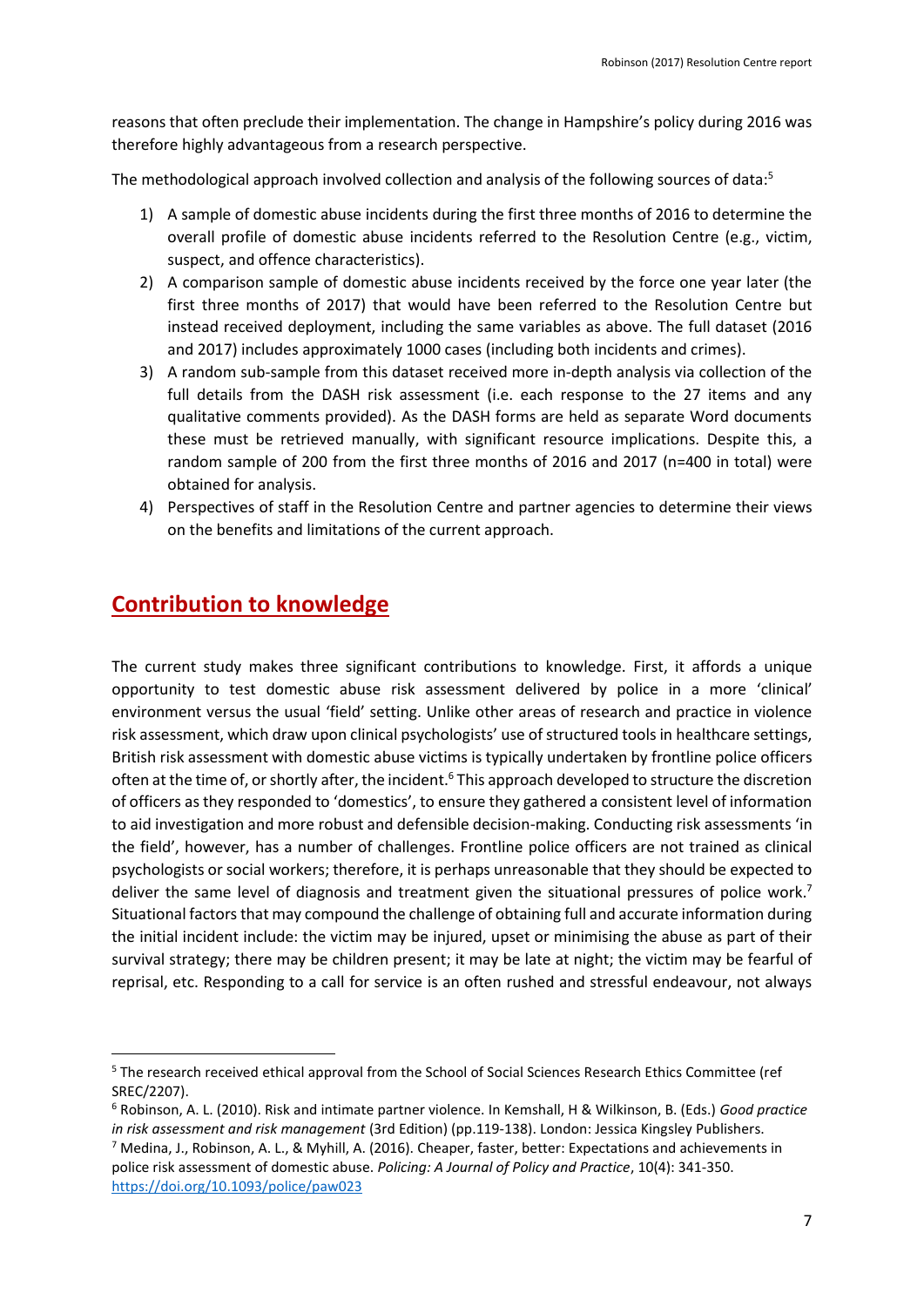the best setting for establishing the rapport necessary for securing a full disclosure to sensitive questions, as illustrated by the following quote:

*"Her whole life is upside down and now this police officer that she hasn't even probably set eyes on before is going to ask her all these personal questions, 27 of them, and it's not even eye-to-eye contact because it's a matter of the officer having their head down getting these questions answered."<sup>8</sup>*

Research suggests that the level of disclosure by victims is often less than it would be at a different time or in a different setting (e.g., a couple of days after the incident, in a safe environment), as this practitioner explains:

*"With the sexual question on the police risk assessment…. 95% of the time they answer 'no' and you go back, and I don't know the percent but an awful lot of the time [victims] say 'well actually he did make me do this, or this did happen….' [But] obviously they've got a male police officer asking them that, and it may be more difficult for them to disclose that, especially if there's just been a crisis." 9*

Although extant research has demonstrated the challenges confronting practitioners charged with conducting risk assessments 'in the field', to date there has not been an opportunity to test the possible benefits from providing an alternative setting for police to identify and assess risk. The Resolution Centre is more akin to a 'clinical' environment, allowing us to understand the influence of this different context on police practice.

Second, this research enables a focus on those types of non-violent cases that tend to be overshadowed in research focussing on 'high risk' domestic abuse. Offences such as harassment, malicious communications and criminal damage make up a large proportion of 'domestics' coming to the attention of police. These might be viewed as 'rubbish' work by police officers under pressure to respond quickly and effectively to a large volume of incidents on a busy shift.<sup>10</sup> Although reasonably considered to be relatively minor offences, it is important to recognise that they could form part of a pattern of serious abusive behaviour. The current study can facilitate a more detailed understanding of the risk factors identified in non-violent offences, with implications for promoting police recognition of the risk that may be present in these types of relatively 'low level' cases.

Third, the current research makes a practical contribution to knowledge by revealing how policing can be organised to improve performance for certain types of domestic abuse incidents. In the context of steadily increasing demand and austerity-era reductions in police resources, robust evidence is needed to inform how police can deliver services to *all* domestic abuse victims in the most efficient but also effective ways.

In conclusion, this report provides timely findings to establish the efficacy of a telephone-based police response to domestic abuse by demonstrating the positive benefits of undertaking risk assessment in an alternative setting away from 'the field', and the improved investigative outcomes that are more likely to follow.

 $\overline{a}$ 

<sup>8</sup> Robinson, A. L., Myhill, A., Wire, J., Roberts, J. and Tilley, N. (2016*). Risk-led policing of domestic abuse and the DASH risk model*. London: College of Policing. [http://www.college.police.uk/News/College](http://www.college.police.uk/News/College-news/Pages/Police-support-victims-of-coercive-control.aspx)[news/Pages/Police-support-victims-of-coercive-control.aspx](http://www.college.police.uk/News/College-news/Pages/Police-support-victims-of-coercive-control.aspx)

<sup>9</sup> Robinson, A. L. (2009). *Independent Domestic Violence Advisors: A process evaluation*. School of Social Sciences: Cardiff University.

<sup>&</sup>lt;sup>10</sup> Myhill, A. and Johnson, K. (2016). Police use of discretion in response to domestic violence. Criminology & Criminal Justice, 16(1), 3-20.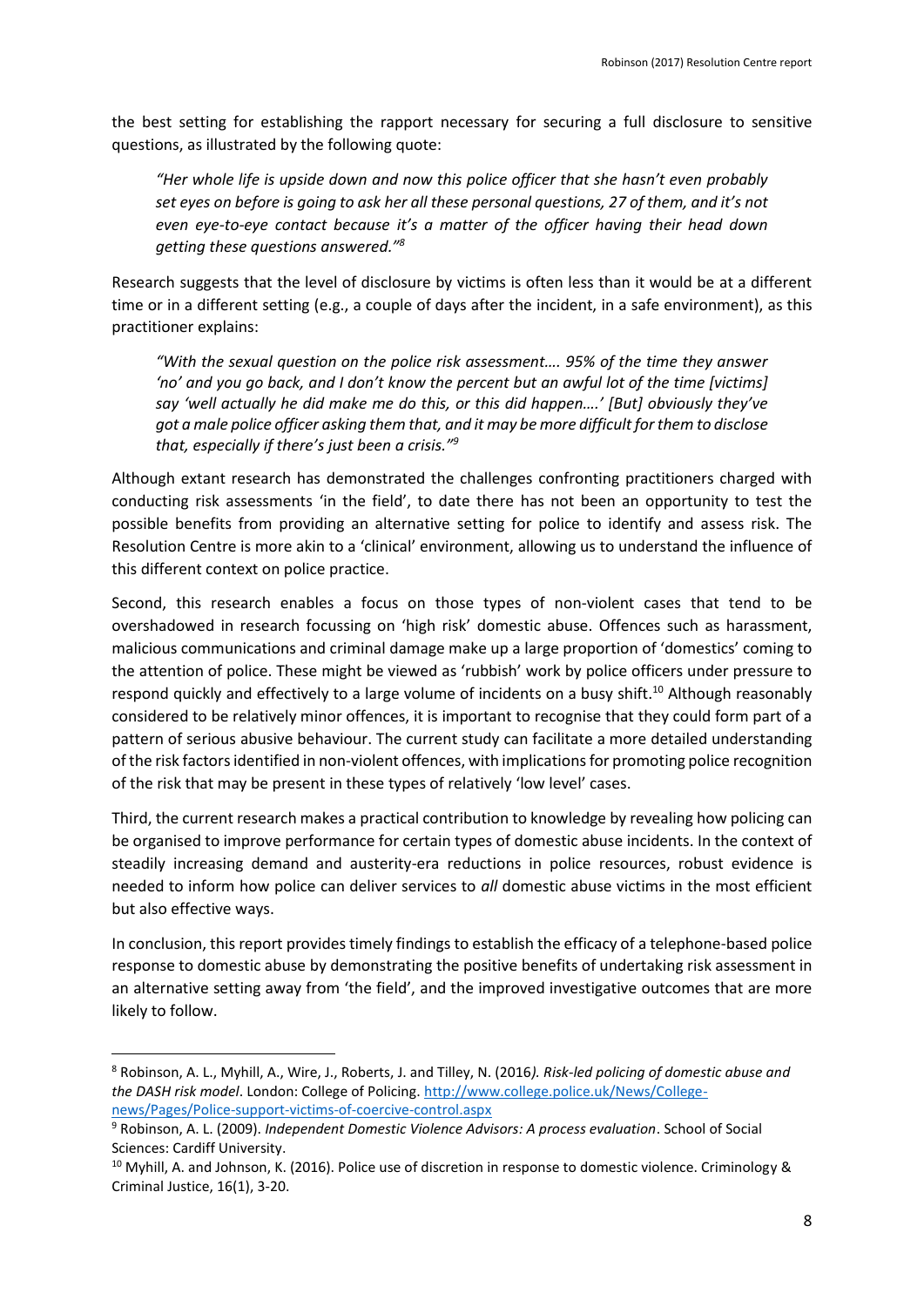# **Research Findings**

## <span id="page-8-1"></span><span id="page-8-0"></span>**Section 1. Overview data (n=1032)**

The sample made available for analysis included all grade-3 domestic abuse cases that were allocated to the Resolution Centre for a telephone-based response over a 3-month period in 2016, followed by a similar group of grade-3 cases allocated for deployment over the same 3-month period in 2017. This resulted in a total of 1032 cases (Table 1).

|       |          |            | Allocation of cases |      |  |  |  |
|-------|----------|------------|---------------------|------|--|--|--|
|       |          | Resolution | Deployment          |      |  |  |  |
|       |          | Centre     |                     |      |  |  |  |
|       | Jan 2016 | 117        | O                   | 117  |  |  |  |
|       | Feb 2016 | 239        | 0                   | 239  |  |  |  |
|       | Mar 2016 | 247        | O                   | 247  |  |  |  |
|       | Jan 2017 | 0          | 156                 | 156  |  |  |  |
|       | Feb 2017 | 0          | 138                 | 138  |  |  |  |
|       | Mar 2017 | 0          | 135                 | 135  |  |  |  |
| Total |          | 603        | 429                 | 1032 |  |  |  |

#### **Table 1. Sample overview**

As previously explained, in 2016 force policy resulted in all grade-3 domestics being allocated to the Resolution Centre for a telephone-based response. The majority of cases remained with the Resolution Centre for the duration, however, some went on to be progressed to other units after the initial response (Table 2).

#### **Table 2. OIC unit**

|                          | Progression of cases (OIC Unit) |        |     |        |       |        |  |  |  |
|--------------------------|---------------------------------|--------|-----|--------|-------|--------|--|--|--|
|                          | 2016                            |        |     | 2017   | Total |        |  |  |  |
|                          | N                               | %      | N   | %      | N     | %      |  |  |  |
| <b>Resolution Centre</b> | 376                             | 70.7%  | 3   | 0.7%   | 379   | 39.6%  |  |  |  |
| <b>CID</b>               | 69                              | 13.0%  | 29  | 6.8%   | 98    | 10.2%  |  |  |  |
| R&P                      | 33                              | 6.2%   | 349 | 81.9%  | 382   | 39.9%  |  |  |  |
| Other                    | 54                              | 10.2%  | 45  | 10.6%  | 99    | 10.3%  |  |  |  |
| Total                    | 532                             | 100.0% | 426 | 100.0% | 958   | 100.0% |  |  |  |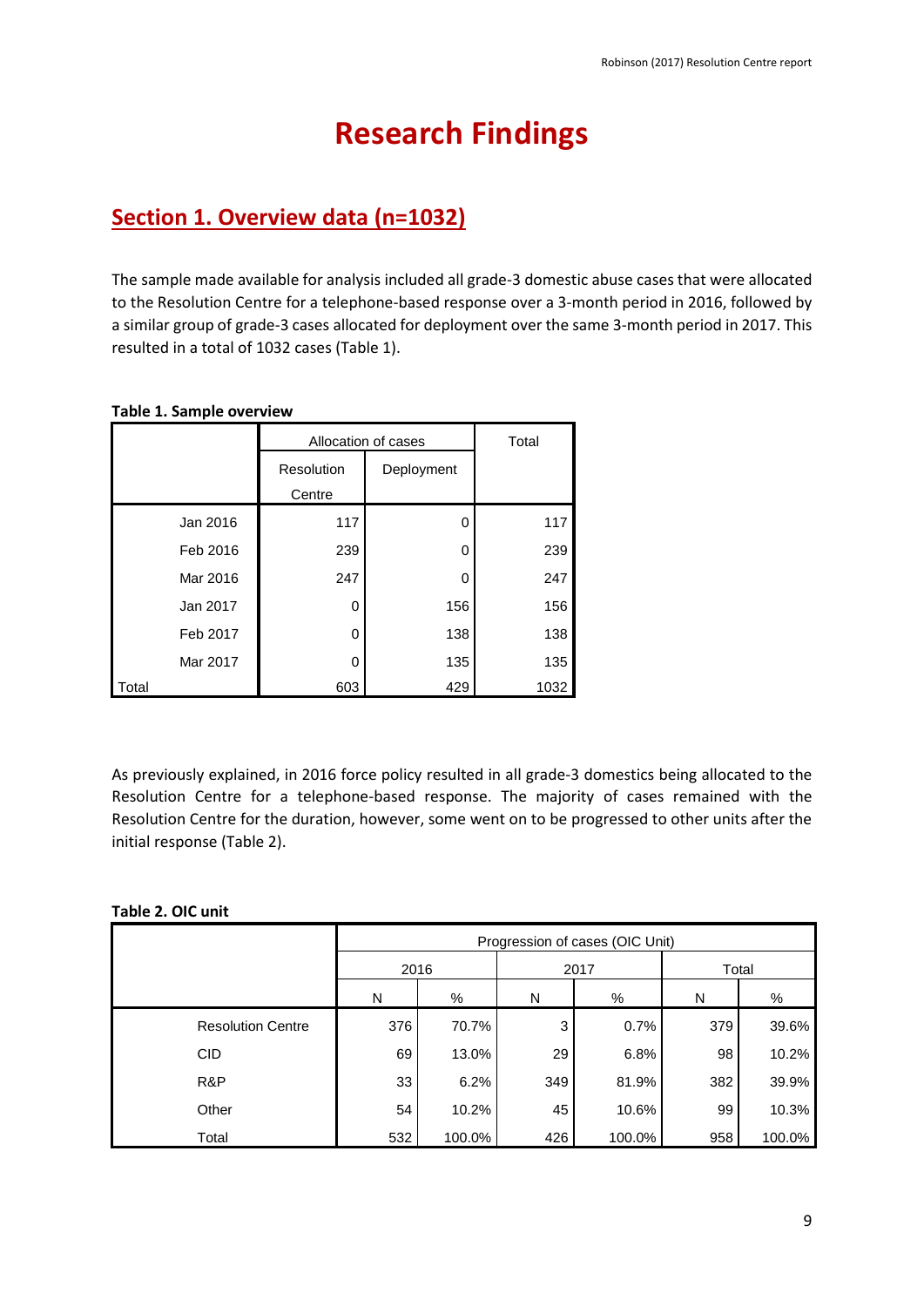The majority of the cases involved female victims and male suspects (Table 3). There were no statistically significant differences in these findings from one year to the next (chi-sq.=.293; df=1; p=.627 for victims and chi-sq.=.716; df=1; p=.418 for suspects).

|           |        | Allocation of cases |             |     |                 |       |        |  |
|-----------|--------|---------------------|-------------|-----|-----------------|-------|--------|--|
|           |        |                     | $2016 - RC$ |     | 2017 - Deployed | Total |        |  |
|           |        | N                   | %           | N   | %               | N     | %      |  |
|           | Female | 397                 | 69.0%       | 303 | 70.6%           | 700   | 69.7%  |  |
| Victim's  | Male   | 178                 | 31.0%       | 126 | 29.4%           | 304   | 30.3%  |  |
| sex       | Total  | 575                 | 100.0%      | 429 | 100.0%          | 1004  | 100.0% |  |
|           |        |                     |             |     |                 |       |        |  |
| Suspect's | Female | 89                  | 27.4%       | 129 | 30.2%           | 218   | 29.0%  |  |
|           | Male   | 236                 | 72.6%       | 298 | 69.8%           | 534   | 71.0%  |  |
| sex       | Total  | 325                 | 100.0%      | 427 | 100.0%          | 752   | 100.0% |  |

**Table 3. Sex of the parties involved**

The ages of victims and suspects were similar, with most being in their 30s (Table 4). The average age of the parties involved did not vary significantly from year to year ( $F = .701$ ; d $f = 1$ ; p=.403 for victims and F=.487; df=1; p=.486 for suspects). However, the proportion of cases with missing data was much higher in 2017 (61% missing compared to 13% missing in 2016).

**Table 4. Ages of the parties involved**

|         |                                 | $2016 - RC$ |               | 2017 - Deployed |       |
|---------|---------------------------------|-------------|---------------|-----------------|-------|
|         | age of victim<br>age of suspect |             | age of victim | age of suspect  |       |
|         | Valid                           | 578         | 321           | 200             | 196   |
| l N     | Missing                         | 25          | 282           | 229             | 233   |
| Mean    |                                 | 35.75       | 36.42         | 34.83           | 35.62 |
| Minimum |                                 | 8           | 15            | 16              | 16    |
|         | Maximum                         |             | 86            | 82              | 74    |

Most domestic abuse cases in this sample involved 'violence without injury' (n=399) (Table 5). The most common types of offences within this 'violence without injury' category were malicious communications (n=127), followed by harassment (n=114), common assault (n=89) and sending letters to cause distress (n=42).

Most, but not all, of those cases where the offence classification was 'not stated' involved non-crime incidents (n=421 out of n=425), and the deployment sample had a much higher proportion of cases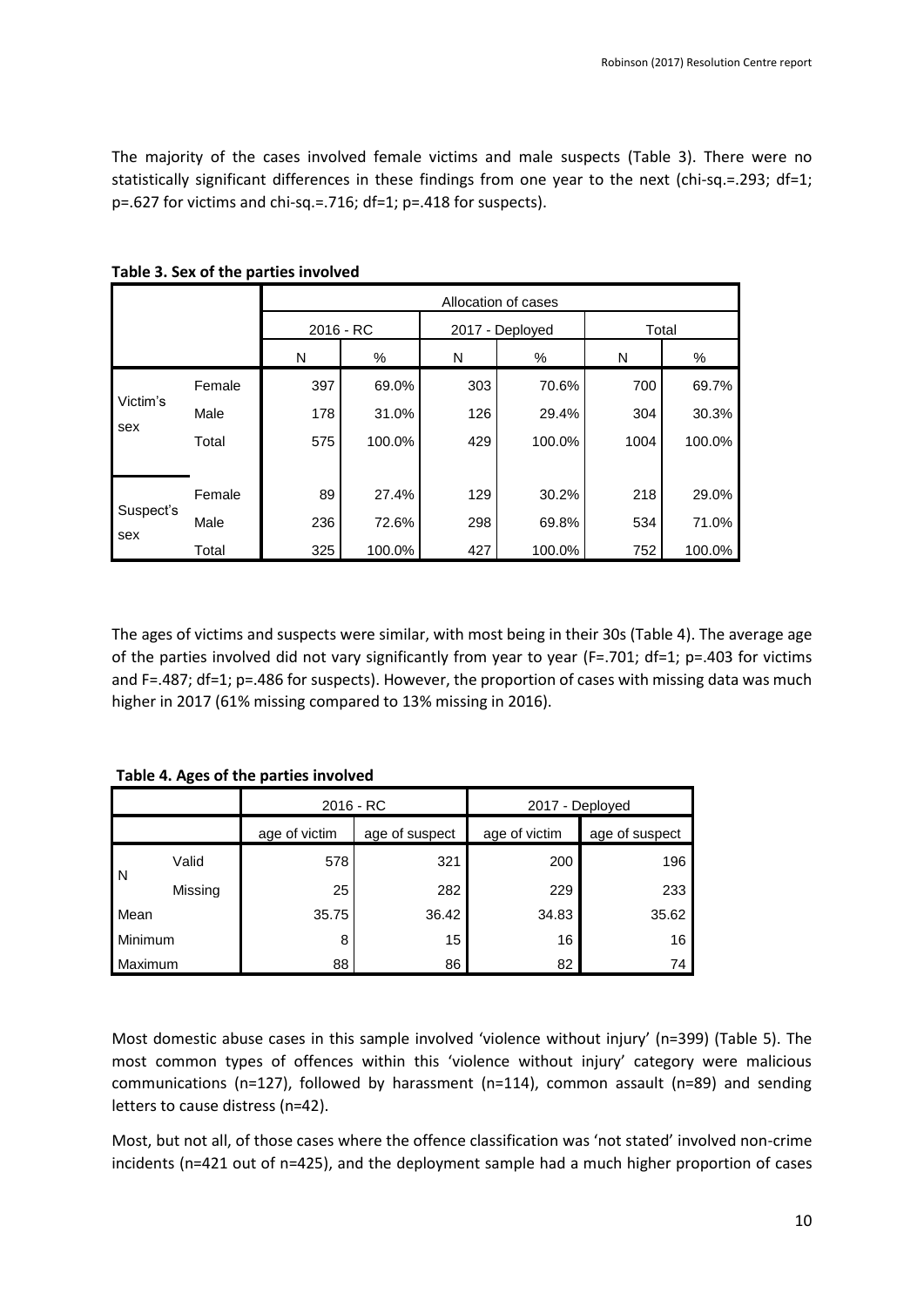classified in this way (62.9% compared to 25.7%), a difference which was statistically significant (chisq.=164.99; df=12; p=.000). However, where cases were classified as crimes, the samples were similar in that the bulk of the incidents were considered to fall within the 'violence without injury' category.

|                                                  | year           |        |                 |        |                |        |  |
|--------------------------------------------------|----------------|--------|-----------------|--------|----------------|--------|--|
|                                                  | $2016 - RC$    |        | 2017 - Deployed |        | Total          |        |  |
|                                                  | N              | %      | N               | %      | N              | $\%$   |  |
| 1b Violence with Injury                          | 46             | 7.6%   | 25              | 5.8%   | 71             | 6.9%   |  |
| 1c Violence without Injury                       | 285            | 47.3%  | 114             | 26.6%  | 399            | 38.7%  |  |
| 2a Rape                                          | 9              | 1.5%   | 0               | 0.0%   | 9              | 0.9%   |  |
| 2b Other Sexual Offences                         | 4              | 0.7%   | 0               | 0.0%   | 4              | 0.4%   |  |
| 3b Robbery of Personal<br>Property               | 1              | 0.2%   | 0               | 0.0%   | 1              | 0.1%   |  |
| 4a Burglary                                      | $\overline{2}$ | 0.3%   | 0               | 0.0%   | $\overline{2}$ | 0.2%   |  |
| 4b Vehicle Offences                              | 1              | 0.2%   | 0               | 0.0%   | 1              | 0.1%   |  |
| 4c Theft from the Person                         | 0              | 0.0%   | 1               | 0.2%   | 1              | 0.1%   |  |
| 4f All Other Theft Offences                      | 48             | 8.0%   | 8               | 1.9%   | 56             | 5.4%   |  |
| 5a Criminal Damage                               | 18             | 3.0%   | 9               | 2.1%   | 27             | 2.6%   |  |
| 8 Public Order Offences                          | 32             | 5.3%   | 1               | 0.2%   | 33             | 3.2%   |  |
| 9 Miscellaneous Crimes<br><b>Against Society</b> | $\overline{c}$ | 0.3%   | 1               | 0.2%   | 3              | 0.3%   |  |
| <b>NOT STATED</b>                                | 155            | 25.7%  | 270             | 62.9%  | 425            | 41.2%  |  |
| Total                                            | 603            | 100.0% | 429             | 100.0% | 1032           | 100.0% |  |

#### **Table 5. HMIC offence classification**

Following on from the table above, the majority of cases had a crime recorded when they were dealt with by the Resolution Centre (69.7%), whereas this was true for only a minority of cases in the deployed sample (34.3%) (Table 6). This difference was statistically significant (chi-sq.=126.79; df=1; p=.000). Given that similar types of cases were being responded to (i.e. grade-3 domestics), this difference is likely the result of the type of initial response received (i.e. incidents dealt with by the Resolution Centre were more likely to be classified as crimes compared to incidents dealt with by response officers).

#### **Table 6. Crime classification**

|           | year |           |     |                 |       |        |  |  |  |  |
|-----------|------|-----------|-----|-----------------|-------|--------|--|--|--|--|
|           |      | 2016 - RC |     | 2017 - Deployed | Total |        |  |  |  |  |
|           | N    | %         | N   | %               | N     | %      |  |  |  |  |
| Crime     | 420  | 69.7%     | 147 | 34.3%           | 567   | 54.9%  |  |  |  |  |
| Non-crime | 183  | 30.3%     | 282 | 65.7%           | 465   | 45.1%  |  |  |  |  |
| Total     | 603  | 100.0%    | 429 | 100.0%          | 1032  | 100.0% |  |  |  |  |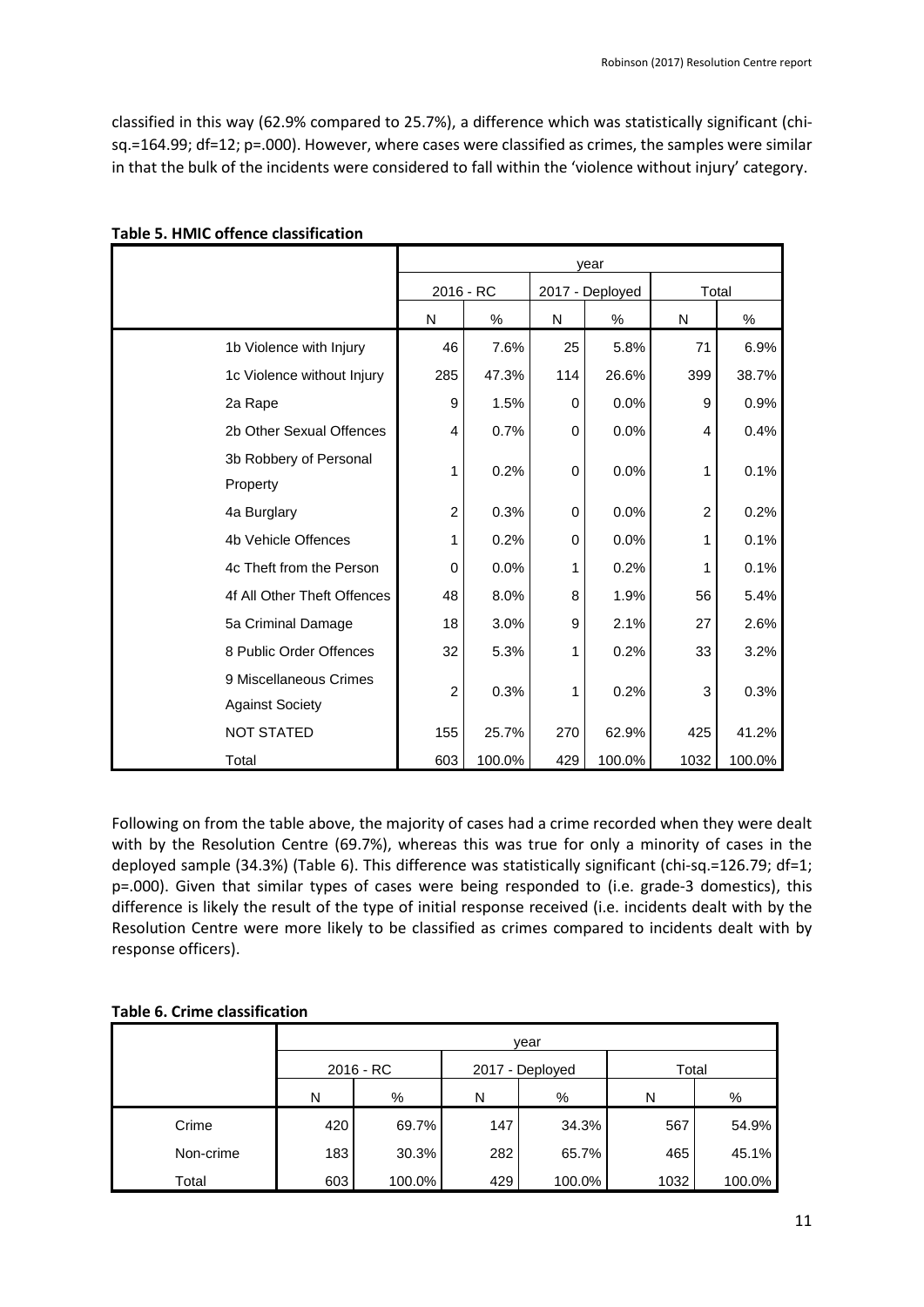Overall, most cases in both samples were evaluated as 'standard' risk (Table 7). Overall, only a small proportion of cases was judged to be 'high' risk, due to the nature of grade-3 domestics, which are expected to be less risky (e.g., because the perpetrator is not present and/or there has been no physical violence).

However there was a statistically significant change from one year to the next in the proportion of grade-3 domestics judged to be 'medium' or 'high' risk (chi-sq.=38.89; df=2; p=.000). In 2016, when the cases were risk assessed via telephone in the Resolution Centre, nearly twice as many cases were judged as 'medium' risk (31.2% compared to 18.5%) and triple the proportion was judged to be 'high' risk (7.9% compared to 2.4%). This difference is likely due to the change in how risk assessment was practiced from one year to the next (discussed in further detail in the next section of this report).

|          | vear        |        |     |                 |       |        |  |  |  |
|----------|-------------|--------|-----|-----------------|-------|--------|--|--|--|
|          | $2016 - RC$ |        |     | 2017 - Deployed | Total |        |  |  |  |
|          | N           | %      | N   | $\%$            | N     | $\%$   |  |  |  |
| Standard | 341         | 60.9%  | 325 | 79.1%           | 666   | 68.6%  |  |  |  |
| Medium   | 175         | 31.2%  | 76  | 18.5%           | 251   | 25.8%  |  |  |  |
| High     | 44          | 7.9%   | 10  | 2.4%            | 54    | 5.6%   |  |  |  |
| Total    | 560         | 100.0% | 411 | 100.0%          | 971   | 100.0% |  |  |  |

1

The most common disposal types for cases allocated to the Resolution Centre were 'victim not support/withdrawn' (42%), 'other incident non crime' (24%) and 'victim supports/evidential difficulties' (16%) (Table 8).<sup>11</sup> In contrast, the most common disposal types for cases allocated for deployment were 'other incident non crime' (62%) followed by 'victim not support/withdrawn' (19%) and 'victim supports/evidential difficulties' (5%). The difference between the samples in terms of disposal codes was statistically significant (chi-sq.=204.30; df=22; p=.000).

To summarise, the main difference between the samples, from initial classification through to the disposal code, was in the proportion of incidents considered to be non-crimes, which was far higher when grade-3 domestics were allocated for deployment rather than dealt with by the Resolution Centre.

 $11$  In a recent HMIC (2017) inspection the 'victim not support/withdrawn' disposal code was critiqued as being overused and forces identified as having high levels (including Hampshire) have been required to produce and submit an action plan to that sets out an analysis of how this code is used (see also [http://www.independent.co.uk/news/uk/home-news/domestic-violence-pushing-responsibility-prosecutions](http://www.independent.co.uk/news/uk/home-news/domestic-violence-pushing-responsibility-prosecutions-victims-convictions-hmic-zoe-billingham-a7706446.html)[victims-convictions-hmic-zoe-billingham-a7706446.html\)](http://www.independent.co.uk/news/uk/home-news/domestic-violence-pushing-responsibility-prosecutions-victims-convictions-hmic-zoe-billingham-a7706446.html).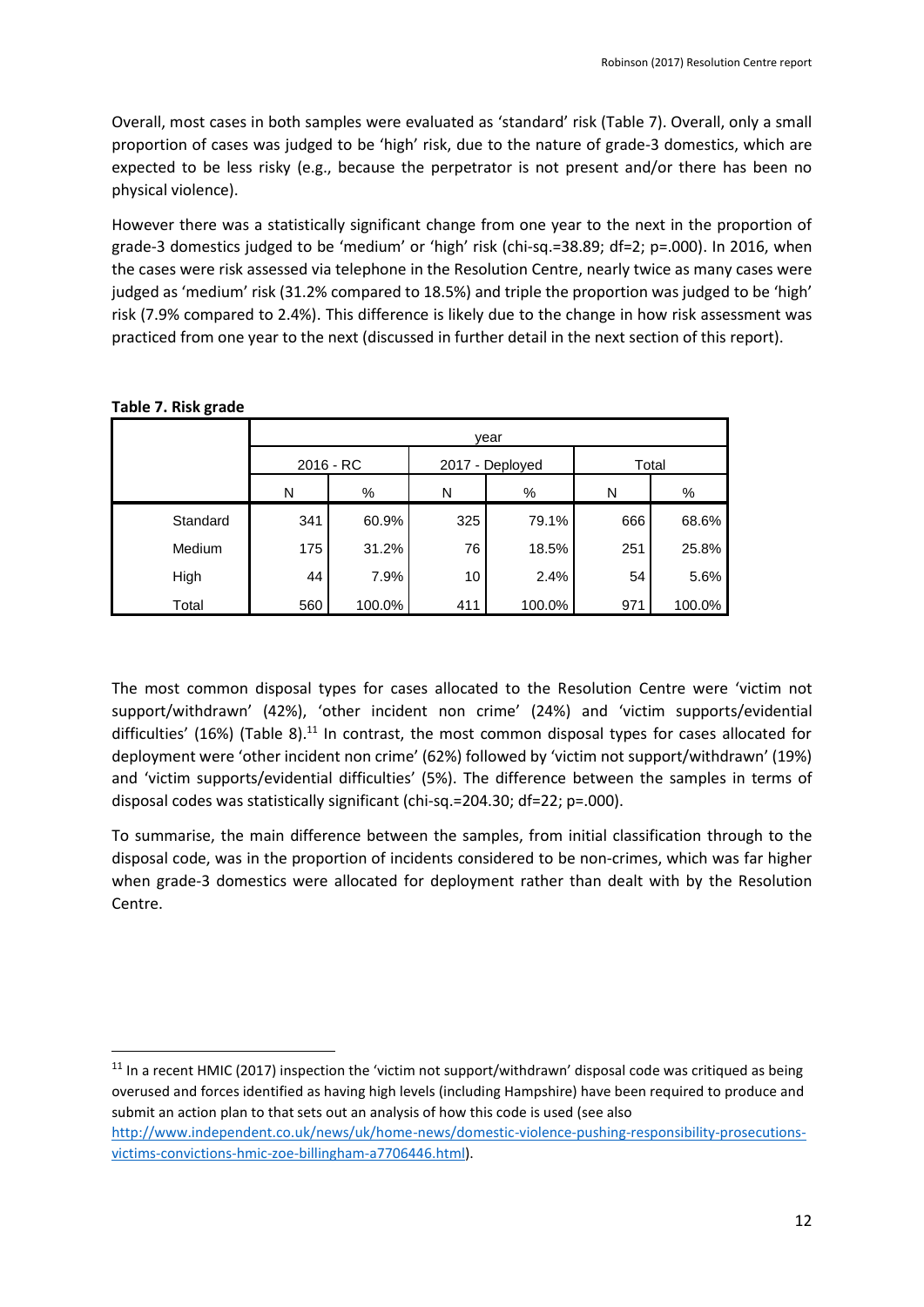#### **Table 8. Disposal type**

|                                                                                          | year           |           |                |                 |                |       |
|------------------------------------------------------------------------------------------|----------------|-----------|----------------|-----------------|----------------|-------|
|                                                                                          |                | 2016 - RC |                | 2017 - Deployed |                | Total |
|                                                                                          | N              | $\%$      | ${\sf N}$      | $\%$            | ${\sf N}$      | %     |
| A1 CHARGED                                                                               | $\overline{2}$ | 0.3%      | $\mathbf 0$    | 0.0%            | $\overline{2}$ | 0.2%  |
| A2 SUMMONSED                                                                             | 5              | 0.8%      | 0              | 0.0%            | 5              | 0.5%  |
| A3 CHARGED - ALTERNATE<br>OFFENCE RULE                                                   | 4              | 0.7%      | 0              | 0.0%            | $\overline{4}$ | 0.4%  |
| <b>ADULT RESTORATIVE</b><br>DISPOSAL (ARD)                                               | 1              | 0.2%      | 0              | 0.0%            | 1              | 0.1%  |
| <b>B1 SIMPLE CAUTION</b>                                                                 | 0              | 0.0%      | 1              | 0.2%            | 1              | 0.1%  |
| <b>B2 CONDITIONAL CAUTION</b>                                                            | $\overline{2}$ | 0.3%      | 0              | 0.0%            | $\overline{2}$ | 0.2%  |
| <b>CC1 TRANSFER CRIME</b>                                                                | 5              | 0.8%      | 1              | 0.2%            | 6              | 0.6%  |
| <b>CC2 CANCEL AVI</b>                                                                    | 5              | 0.8%      | $\overline{c}$ | 0.5%            | 7              | 0.7%  |
| CC3 CANCEL DUPLICATE/PART<br>OF CRIME                                                    | 5              | 0.8%      | 4              | 0.9%            | 9              | 0.9%  |
| <b>CC4 CANCEL ERROR</b>                                                                  | 15             | 2.5%      | $\overline{7}$ | 1.6%            | 22             | 2.1%  |
| <b>COMMUNITY RESOLUTION</b>                                                              | 3              | 0.5%      | 0              | 0.0%            | 3              | 0.3%  |
| E1 PENALTY NOTICE FOR<br><b>DISORDER</b>                                                 | 0              | 0.0%      | 1              | 0.2%            | 1              | 0.1%  |
| <b>INVESTIGATION TO SUPPORT</b><br><b>ACTION AGAINST SUSPECT</b><br>NOT IN PUBLIC INTERE | 0              | 0.0%      | 1              | 0.2%            | 1              | 0.1%  |
| <b>NEW</b>                                                                               | 11             | 1.8%      | 27             | 6.3%            | 38             | 3.7%  |
| NO SUSPECT IDENTIFIED - ALL<br>LOE INVESTIGATED AS FAR AS<br><b>POSSIBLE</b>             | 36             | 6.0%      | 6              | 1.4%            | 42             | 4.1%  |
| NZ OTHER INCIDENT NON<br><b>CRIME</b>                                                    | 147            | 24.4%     | 266            | 62.0%           | 413            | 40.0% |
| OUTCOME 20 OTHER AGENCY                                                                  | 1              | 0.2%      | 1              | 0.2%            | $\overline{2}$ | 0.2%  |
| POLICE - FORMAL ACTION NOT<br>IN THE PUBLIC INTEREST                                     | 6              | 1.0%      | 6              | 1.4%            | 12             | 1.2%  |
| PROSECUTION LIMIT HAS<br>EXPIRED - NAMED SUSPECT<br><b>IDENTIFIED</b>                    | 5              | 0.8%      | 4              | 0.9%            | 9              | 0.9%  |
| <b>VICTIM DECLINES/UNABLE TO</b><br><b>IDENTIFY OFFENDER -</b><br>SUSPECT NOT IDENTIFIED | 1              | 0.2%      | 1              | 0.2%            | $\overline{c}$ | 0.2%  |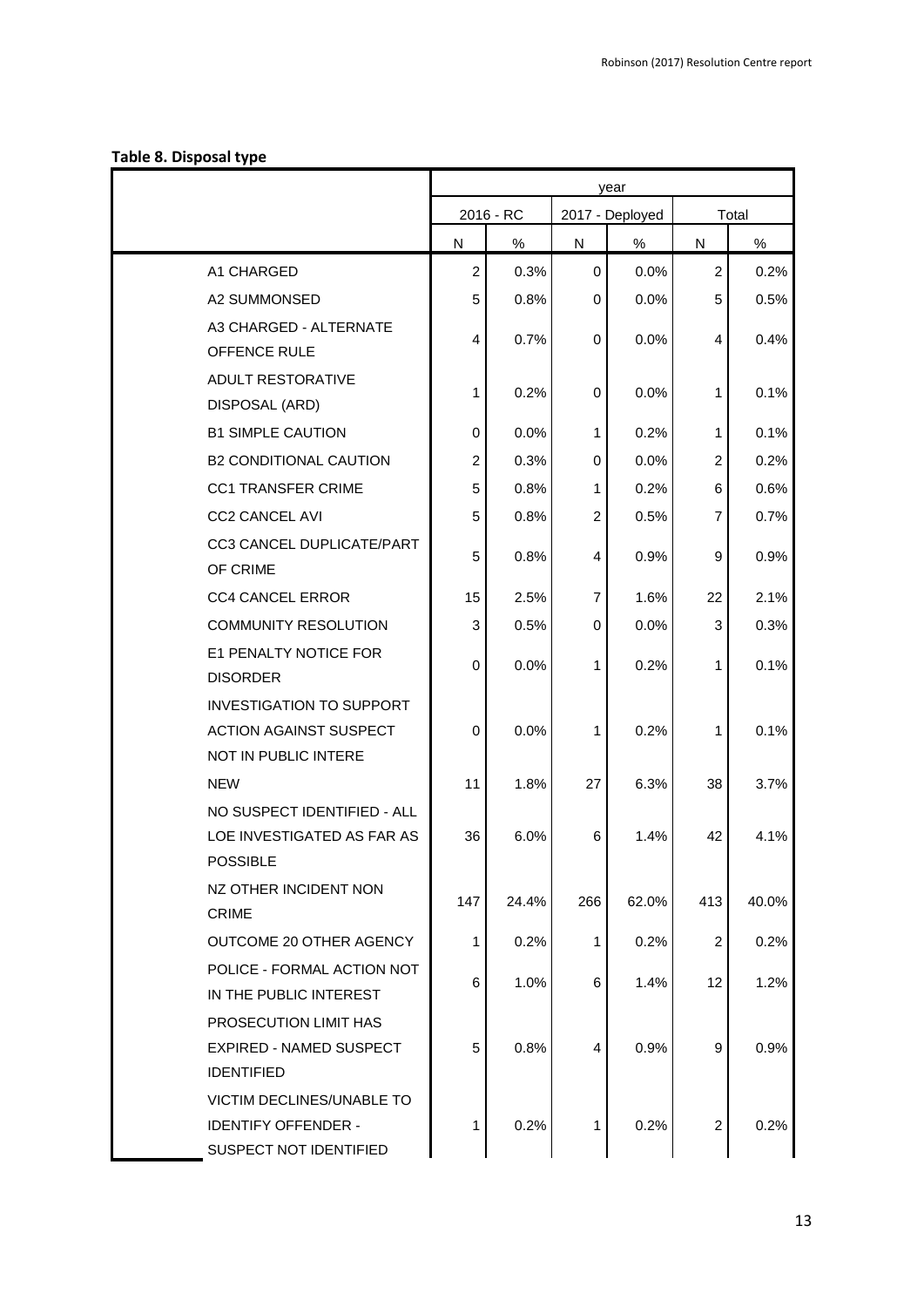|       | <b>VICTIM NOT</b><br>SUPPORT/WITHDRAWN<br>SUPPORT - NAMED SUSPECT<br><b>IDENTIFIED</b> | 251 | 41.6%  | 80  | 18.6%   | 331  | 32.1%  |
|-------|----------------------------------------------------------------------------------------|-----|--------|-----|---------|------|--------|
|       | <b>VICTIM SUPPORTS/EVIDENTIAL</b><br>DIFFICULTIES - NAMED<br><b>SUSPECT IDENTIFIED</b> | 97  | 16.1%  | 21  | 4.9%    | 118  | 11.4%  |
|       | YOUTH CONDITIONAL CAUTION                                                              |     | 0.2%   | 0   | $0.0\%$ |      | 0.1%   |
| Total |                                                                                        | 603 | 100.0% | 429 | 100.0%  | 1032 | 100.0% |

Certain disposal codes are indicative of 'formal police action' and these are known as 'FAT outcomes'. FAT outcomes include charges, summonses, cautions, penalty notices and community resolution. The 'FAT rate' is a key performance indicator and therefore important to compare for cases going through the Resolution Centre versus deployment. For context, the FAT rate for all domestic abuse crimes recorded in the force was 10.9% in the twelve months leading to February 2017 (this would include the full spectrum of offences not just the grade-3 cases analysed for this report).<sup>12</sup>

Table 9 shows that the FAT rate in 2016 was higher compared to 2017 (3% compared to 0.5%), a difference which was statistically significant (chi-sq.=8.37; df=1; p=.005). Nearly all of the FAT outcomes achieved (18 of 20) were for cases initially dealt with by the Resolution Centre. Broadly speaking, these outcomes were achieved for cases involving violence (n=6), harassment (n=6), breach of non-molestation orders (n=3) and other (n=3). It should be noted that the majority of these cases (16 of 18) were progressed to other units following the initial response by the Resolution Centre, in line with the operations protocol previously discussed (see also Table 2).

|              |       | vear        |            |       |                 |       |            |  |  |  |
|--------------|-------|-------------|------------|-------|-----------------|-------|------------|--|--|--|
|              |       | $2016 - RC$ |            |       | 2017 - Deployed | Total |            |  |  |  |
|              |       | Count       | Column N % | Count | Column N %      | Count | Column N % |  |  |  |
|              | No.   | 585         | 97.0%      | 427   | 99.5%           | 1012  | 98.1%      |  |  |  |
| FAT outcomes | Yes   | 18          | 3.0%       | ົ     | 0.5%            | 20    | 1.9%       |  |  |  |
|              | Total | 603         | 100.0%     | 429   | 100.0%          | 1032  | 100.0%     |  |  |  |

|  |  |  | <b>Table 9. Formal Action Taken</b> |  |
|--|--|--|-------------------------------------|--|
|--|--|--|-------------------------------------|--|

<sup>1</sup> <sup>12</sup> Police and Crime Commissioner (2017) Force performance profile. [https://www.hampshire.police.uk/.../63/Force\\_Performance\\_Profile\\_-\\_Feb\\_2017.pdf](https://www.hampshire.police.uk/.../63/Force_Performance_Profile_-_Feb_2017.pdf)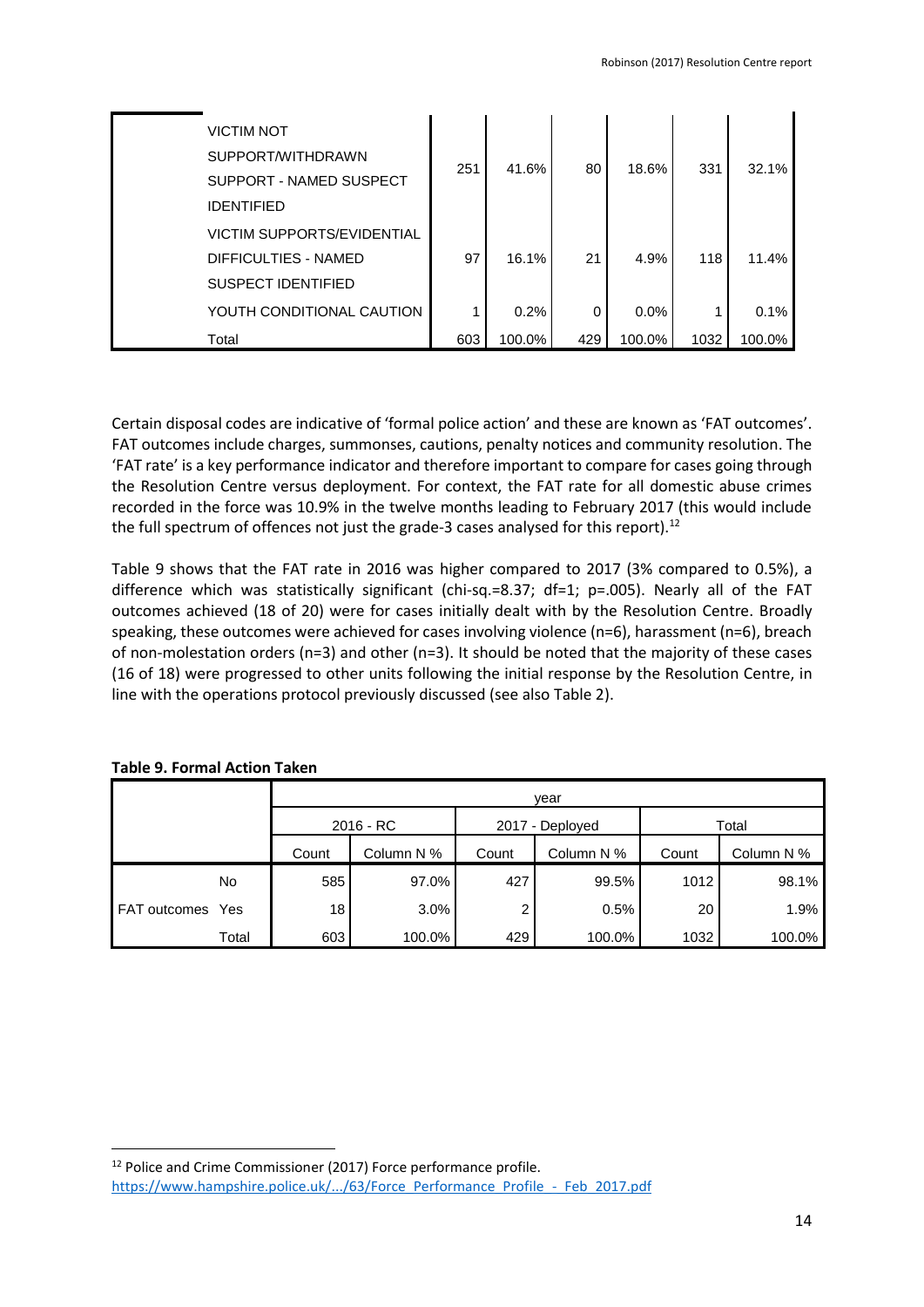## <span id="page-14-0"></span>**Section 2. DASH data (n=400)**

From the sample of 1032 cases, a random sample of 400 cases (n=200 from 2016 and n=200 from 2017) was selected for retrieval of the complete data from the DASH risk assessment forms.

Analyses were performed that indicated no statistically significant differences between the full sample (n=1032) and the DASH sample (n=400) in terms of incident or person characteristics.<sup>13</sup> Thus, the themes arising from the analysis of the DASH sample can be considered representative of the full sample.

The type of relationship between the victim and suspect is an additional piece of information available for the DASH sample (Table 10). Roughly 7 in 10 cases involved victims and suspects who were in an 'ex-heterosexual relationship'. This did not change to a statistically significant extent from one year to the next (chi-sq.=4.64; df=7; p=.704); however, the Resolution Centre dealt with nearly twice as many incidents involving 'other family' and 'siblings'.

|                              | year           |        |                 |        |       |        |
|------------------------------|----------------|--------|-----------------|--------|-------|--------|
|                              | 2016 - RC      |        | 2017 - Deployed |        | Total |        |
|                              | N              | %      | N               | $\%$   | N     | %      |
| Child to parent/grandparent  | 16             | 8.5%   | 14              | 7.7%   | 30    | 8.1%   |
| Civil Partnership            | 0              | 0.0%   |                 | 0.5%   |       | 0.3%   |
| Ex heterosexual relationship | 132            | 69.8%  | 130             | 71.4%  | 262   | 70.6%  |
| Ex same sex relationship     | $\overline{c}$ | 1.1%   | 5               | 2.7%   | 7     | 1.9%   |
| Heterosexual relationship    | 11             | 5.8%   | 11              | 6.0%   | 22    | 5.9%   |
| Married                      | 10             | 5.3%   | 11              | 6.0%   | 21    | 5.7%   |
| Other family                 | 9              | 4.8%   | 5               | 2.7%   | 14    | 3.8%   |
| Siblings                     | 9              | 4.8%   | 5               | 2.7%   | 14    | 3.8%   |
| Total                        | 189            | 100.0% | 182             | 100.0% | 371   | 100.0% |

#### **Table 10. Relationship type**

**.** 

The DASH form was completed in less than 24 hours for a majority of cases, regardless of whether the risk assessment was carried out in the Resolution Centre or 'in the field' (Table 11). The length of time did not differ to a statistically significant extent between these two samples (F=2.34; df=1; p=.127).

<sup>13</sup> The following comparisons were all non-significant: victim sex (chi-sq.=.051; df=1; p=.833), suspect sex (chisq.=.141; df=1; p=.744), offence type (chi-sq.=8.46; df=12; p=.748), disposal code (chi-sq.=27.52; df=22; p=.192).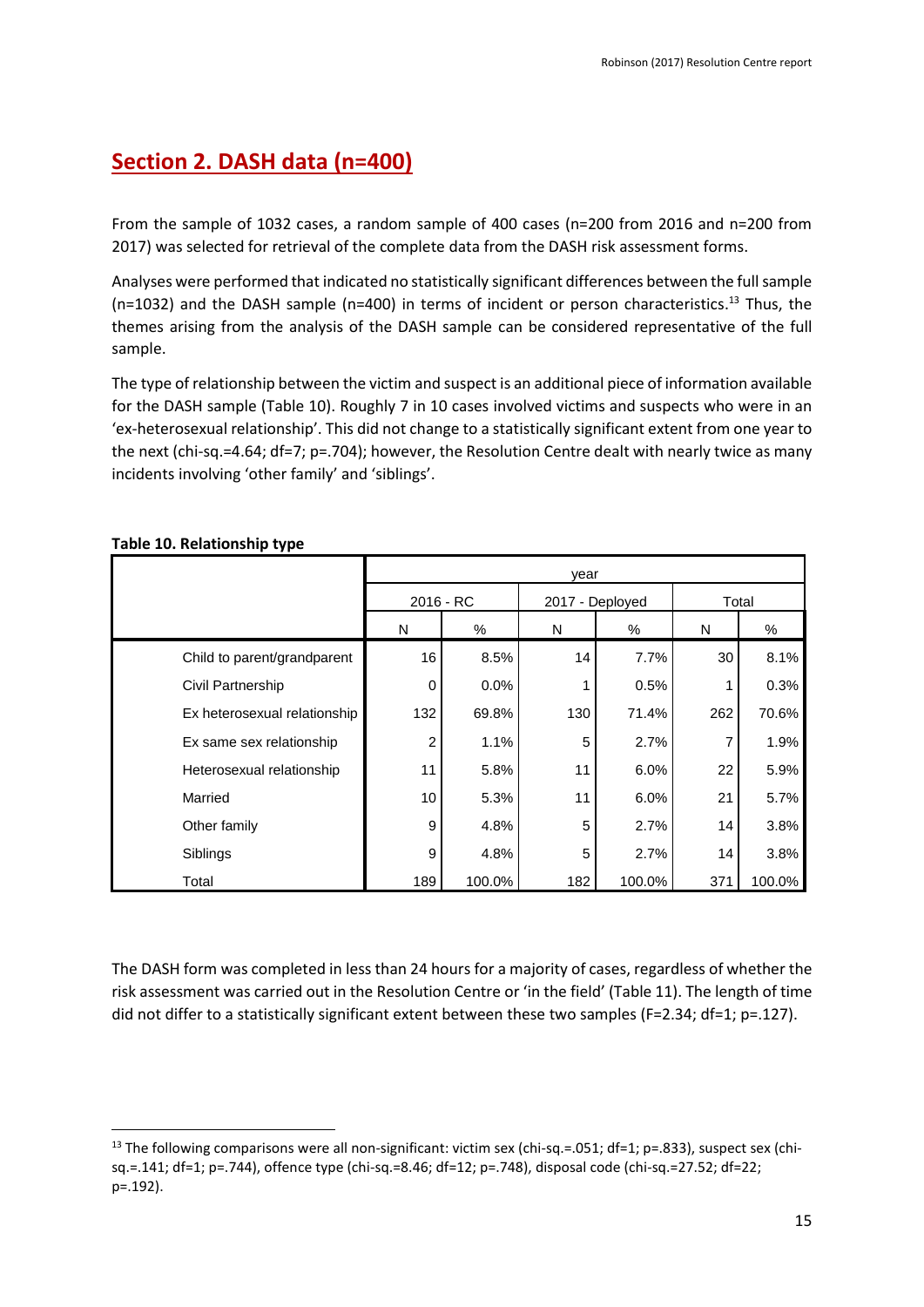|                                             |                         | year             |               |                         |                 |                         |        |  |  |
|---------------------------------------------|-------------------------|------------------|---------------|-------------------------|-----------------|-------------------------|--------|--|--|
|                                             |                         | 2016 - RC        |               |                         | 2017 - Deployed | Total                   |        |  |  |
|                                             |                         | ${\sf N}$        | $\frac{9}{6}$ | ${\sf N}$               | $\%$            | ${\sf N}$               | $\%$   |  |  |
|                                             | $\mathbf 0$             | 98               | 49.7%         | 99                      | 51.6%           | 197                     | 50.6%  |  |  |
|                                             | 1                       | 63               | 32.0%         | 70                      | 36.5%           | 133                     | 34.2%  |  |  |
|                                             | $\overline{c}$          | 11               | 5.6%          | 13                      | 6.8%            | 24                      | 6.2%   |  |  |
|                                             | 3                       | 6                | 3.0%          | 1                       | 0.5%            | $\overline{7}$          | 1.8%   |  |  |
|                                             | $\overline{\mathbf{4}}$ | 3                | 1.5%          | 1                       | 0.5%            | $\overline{\mathbf{4}}$ | 1.0%   |  |  |
|                                             | 5                       | 5                | 2.5%          | $\overline{\mathbf{c}}$ | 1.0%            | $\overline{7}$          | 1.8%   |  |  |
|                                             | 6                       | 3                | 1.5%          | $\mathbf 0$             | 0.0%            | 3                       | 0.8%   |  |  |
|                                             | $\overline{7}$          | 1                | 0.5%          | $\pmb{0}$               | 0.0%            | 1                       | 0.3%   |  |  |
|                                             | 8                       | $\mathbf 0$      | 0.0%          | 1                       | 0.5%            | 1                       | 0.3%   |  |  |
| Number of days between<br>incident and DASH | 9                       | $\overline{c}$   | 1.0%          | $\overline{\mathbf{c}}$ | 1.0%            | $\overline{4}$          | 1.0%   |  |  |
| completion                                  | 10                      | 1                | 0.5%          | $\mathbf 0$             | 0.0%            | 1                       | 0.3%   |  |  |
|                                             | 11                      | $\boldsymbol{0}$ | 0.0%          | 1                       | 0.5%            | 1                       | 0.3%   |  |  |
|                                             | 14                      | $\pmb{0}$        | 0.0%          | 1                       | 0.5%            | 1                       | 0.3%   |  |  |
|                                             | 22                      | 1                | 0.5%          | $\mathbf 0$             | 0.0%            | 1                       | 0.3%   |  |  |
|                                             | 23                      | 1                | 0.5%          | $\mathbf 0$             | 0.0%            | 1                       | 0.3%   |  |  |
|                                             | 30                      | $\mathsf 0$      | 0.0%          | 1                       | 0.5%            | 1                       | 0.3%   |  |  |
|                                             | 37                      | 1                | 0.5%          | $\mathbf 0$             | 0.0%            | 1                       | 0.3%   |  |  |
|                                             | 46                      | 1                | 0.5%          | $\mathbf 0$             | 0.0%            | 1                       | 0.3%   |  |  |
|                                             | Total                   | 197              | 100.0<br>$\%$ | 192                     | 100.0%          | 389                     | 100.0% |  |  |

#### **Table 11. Number of days between incident and DASH completion**

As previously highlighted, cases were more likely to receive a 'medium' or 'high' risk classification (as opposed to 'standard') when the risk assessment was carried out by the Resolution Centre. As Table 12 shows, this is likely a function of the Resolution Centre's cases having a significantly higher mean total risk score<sup>14</sup> (9.6) compared to cases risk assessed via deployment (7.8) (F=9.25; df=1; p=.003).

**<sup>.</sup>** <sup>14</sup> The total risk score was computed by summing all of the 'yes' answers to the DASH items.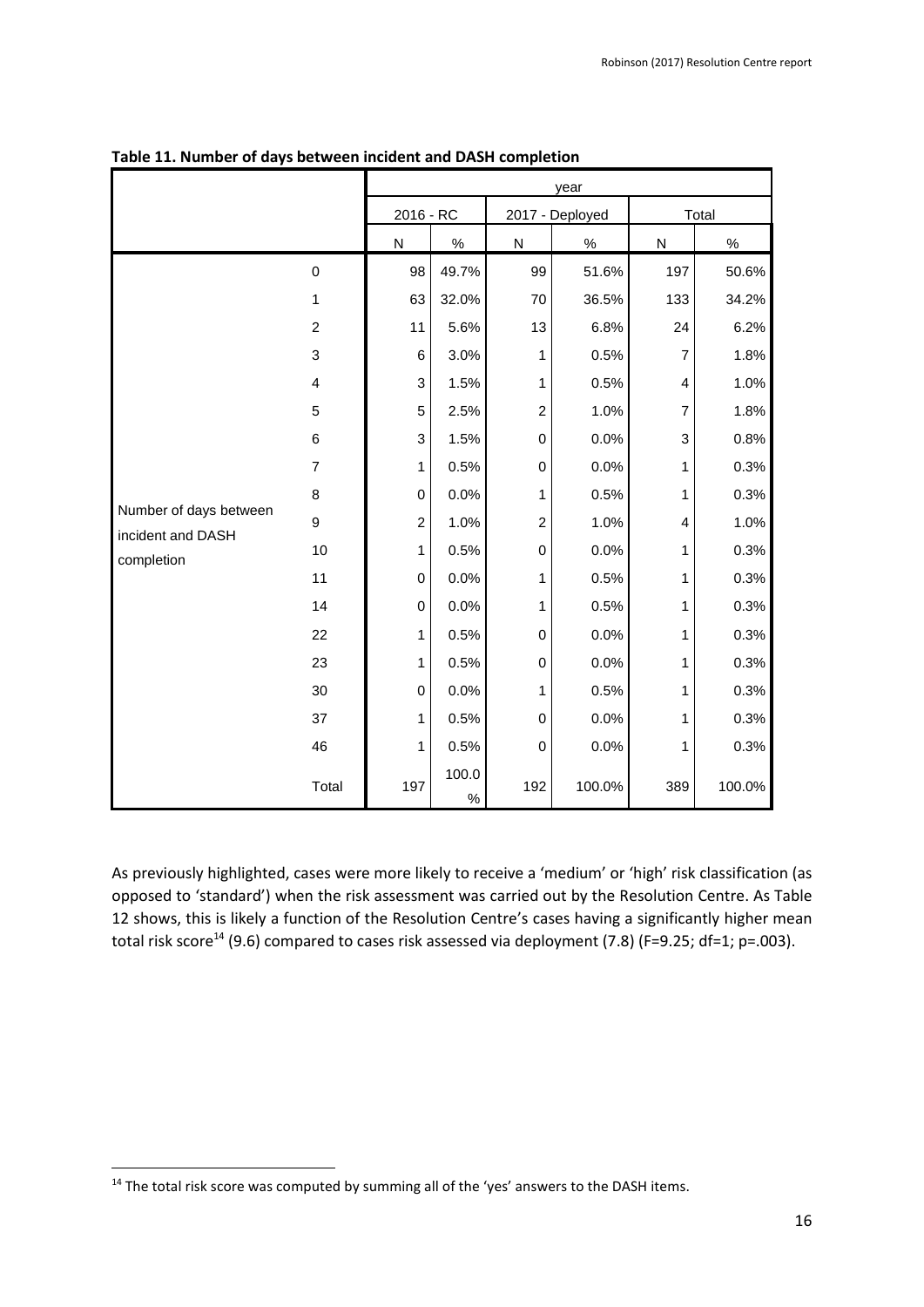|                           |                           | year                    |           |                         |                 |                         |        |
|---------------------------|---------------------------|-------------------------|-----------|-------------------------|-----------------|-------------------------|--------|
|                           |                           |                         | 2016 - RC |                         | 2017 - Deployed | Total                   |        |
|                           |                           | ${\sf N}$               | $\%$      | $\overline{\mathsf{N}}$ | $\%$            | $\overline{\mathsf{N}}$ | $\%$   |
|                           | $\mbox{O}$                | 1                       | 0.5%      | $\boldsymbol{9}$        | 4.7%            | 10                      | 2.6%   |
|                           | 1                         | 6                       | 3.0%      | 13                      | 6.8%            | 19                      | 4.9%   |
|                           | $\boldsymbol{2}$          | 9                       | 4.5%      | 12                      | 6.3%            | 21                      | 5.4%   |
|                           | $\ensuremath{\mathsf{3}}$ | 13                      | 6.5%      | 15                      | 7.9%            | 28                      | 7.2%   |
|                           | 4                         | 11                      | 5.5%      | 12                      | 6.3%            | 23                      | 5.9%   |
|                           | 5                         | 11                      | 5.5%      | 14                      | 7.3%            | 25                      | 6.4%   |
|                           | 6                         | 18                      | 9.0%      | 15                      | 7.9%            | 33                      | 8.5%   |
|                           | $\overline{7}$            | 16                      | 8.0%      | 16                      | 8.4%            | 32                      | 8.2%   |
|                           | 8                         | 18                      | 9.0%      | 17                      | 8.9%            | 35                      | 9.0%   |
|                           | $\boldsymbol{9}$          | 14                      | 7.0%      | 5                       | 2.6%            | 19                      | 4.9%   |
|                           | 10                        | 8                       | 4.0%      | 8                       | 4.2%            | 16                      | 4.1%   |
|                           | 11                        | 12                      | 6.0%      | 6                       | 3.1%            | 18                      | 4.6%   |
|                           | 12                        | 8                       | 4.0%      | $\overline{7}$          | 3.7%            | 15                      | 3.8%   |
|                           | 13                        | 11                      | 5.5%      | 11                      | 5.8%            | 22                      | 5.6%   |
| total score of DASH items | 14                        | $\overline{c}$          | 1.0%      | $\overline{7}$          | 3.7%            | 9                       | 2.3%   |
|                           | 15                        | 5                       | 2.5%      | 5                       | 2.6%            | 10                      | 2.6%   |
|                           | 16                        | 6                       | 3.0%      | 4                       | 2.1%            | 10                      | 2.6%   |
|                           | 17                        | 6                       | 3.0%      | 3                       | 1.6%            | 9                       | 2.3%   |
|                           | 18                        | 3                       | 1.5%      | 3                       | 1.6%            | 6                       | 1.5%   |
|                           | 19                        | $\overline{7}$          | 3.5%      | $\overline{\mathbf{c}}$ | 1.0%            | 9                       | 2.3%   |
|                           | 20                        | $\overline{\mathbf{c}}$ | 1.0%      | $\boldsymbol{0}$        | 0.0%            | $\overline{c}$          | 0.5%   |
|                           | 21                        | 5                       | 2.5%      | $\overline{\mathbf{c}}$ | 1.0%            | $\boldsymbol{7}$        | 1.8%   |
|                           | 22                        | $\overline{\mathbf{c}}$ | 1.0%      | $\boldsymbol{2}$        | 1.0%            | 4                       | 1.0%   |
|                           | 23                        | 1                       | 0.5%      | $\pmb{0}$               | 0.0%            | 1                       | 0.3%   |
|                           | 24                        | 1                       | 0.5%      | 3                       | 1.6%            | 4                       | 1.0%   |
|                           | 25                        | 1                       | 0.5%      | $\mathbf 0$             | 0.0%            | 1                       | 0.3%   |
|                           | 26                        | 1                       | 0.5%      | $\pmb{0}$               | 0.0%            | 1                       | 0.3%   |
|                           | 31                        | 1                       | 0.5%      | $\pmb{0}$               | 0.0%            | 1                       | 0.3%   |
|                           | Total                     | 199                     | 100.0%    | 191                     | 100.0%          | 390                     | 100.0% |

#### **Table 12. Total risk score**

It is also noteworthy that of the 10 DASH forms that did not contain a single 'yes' response, 9 were from the deployment sample. They also were responsible for 13 of the 19 DASH forms with only one 'yes' response. Furthermore, there was a pattern of more missing data ('not stated' responses) within the deployment sample, across the majority of DASH items.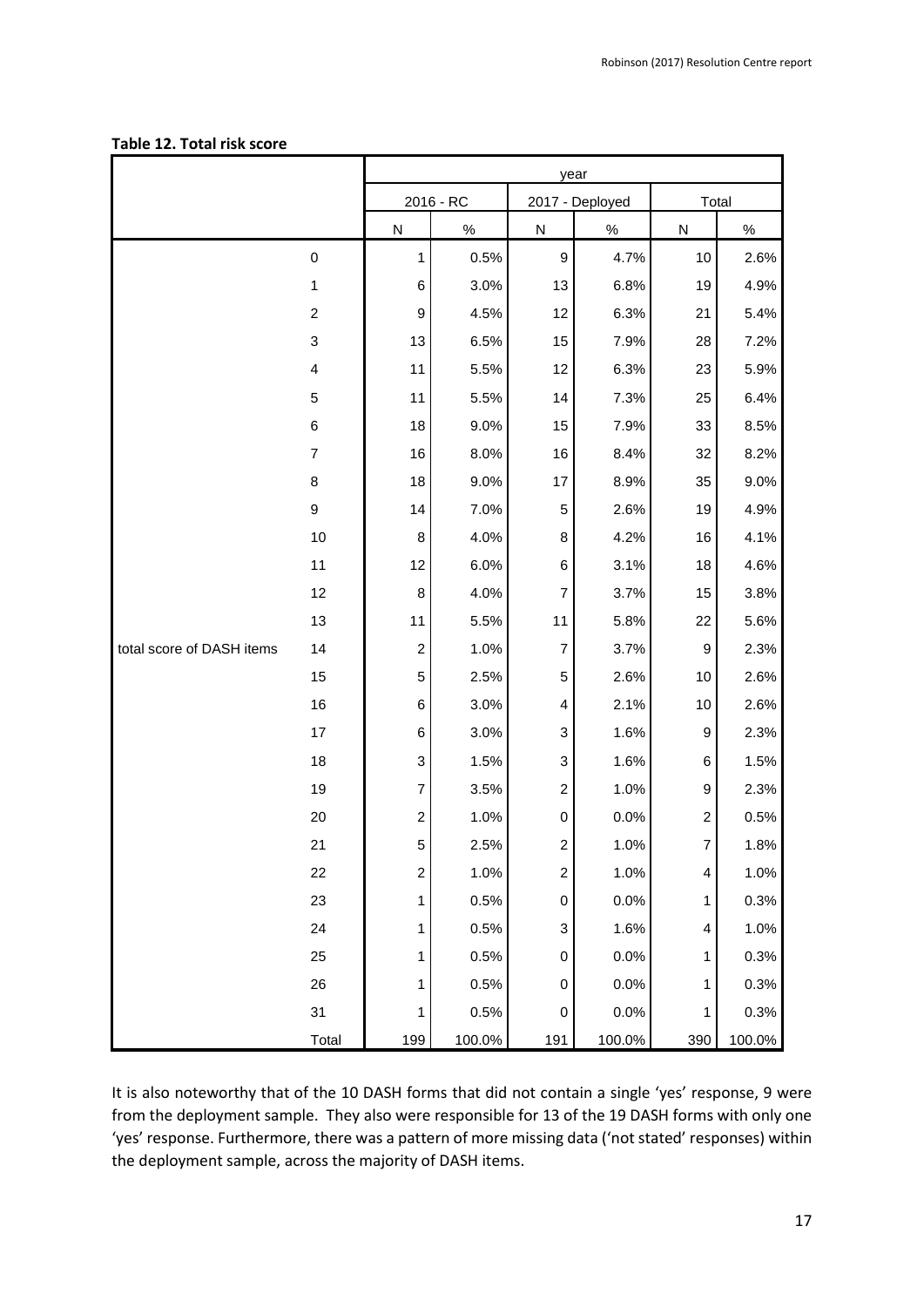An overview of responses given to each of the individual DASH items, for the Resolution Centre sample and the deployment sample, is provided in Appendix A. What this analysis clearly shows is a pattern whereby telephone-based risk assessment is producing higher levels of disclosures compared to risk assessments performed face-to-face. Of the 28 risk factors, 24 yielded higher rates of disclosure when obtained via telephone, 12 to a statistically significant extent (p<.05). These differences in disclosure rates between the Resolution Centre and deployment samples are depicted in Table 13 (positive values indicate higher disclosure rates obtained via telephone-based risk assessment).

| 16.8%   | 15. Jealous/control         |
|---------|-----------------------------|
| 14.6%   | 27. Criminal history        |
| 10.2%   | 19. Sexual abuse            |
| 9.2%    | 10. Step-children           |
| 9.1%    | 14. Abuse getting worse     |
| 9.1%    | 21. Hurt anyone else        |
| 9.0%    | 17. Threats to kill         |
| 8.6%    | 13. Abuse more often        |
| 8.4%    | 2. Frightened               |
| 8.1%    | 5. Suicidal                 |
| 7.6%    | 16. Weapons                 |
| 7.2%    | 20. Other perpetrator       |
| 6.8%    | 3. Afraid                   |
| 6.1%    | 25. Perp suicidal           |
| 5.2%    | 23. Financial issues        |
| 4.7%    | 4. Isolated                 |
| 4.5%    | 22. Mistreated animal       |
| 2.8%    | 18. Strangle/choke          |
| 2.7%    | 24. Perpetrator problems    |
| 2.5%    | 9. Pregnant                 |
| 2.0%    | 26. Breach bail/injunctions |
| 1.6%    | 28. Firearms                |
| 1.4%    | 1. Injury                   |
| 1.1%    | 11. Hurt children           |
| $-1.5%$ | 7. Child contact            |
| $-1.8%$ | 8. Harassment               |
| $-2.1%$ | 12. Threatened children     |
| $-8.5%$ | 6. Separate                 |

**Table 13. Differences in disclosure rates across DASH items**

The four risk factors with higher prevalence rates obtained via deployment (i.e. the negative numbers in the table above) perhaps reveal the types of questions officers felt were most relevant for these types of offences (e.g., harassment, malicious communications): separation; conflict over child contact; constant texting, calling contacting, harassing, etc; and making threats towards the children.

Another way to look at the difference in risk assessment between the two samples is to compare the DASH items with the highest prevalence. The items most likely to receive a 'yes' response are summarised in Table 14. The same 'top 5' risk factors were present in both samples, yet the prevalence rate (i.e. percentage of victims responding 'yes') was far lower in the deployment sample. This could be due to a reluctance to ask all of the DASH questions 'in the field' and/or the manner in which officers were asking the questions was less conducive to victims responding affirmatively. Either way, their risk assessment of grade-3 domestics yielded fewer disclosures.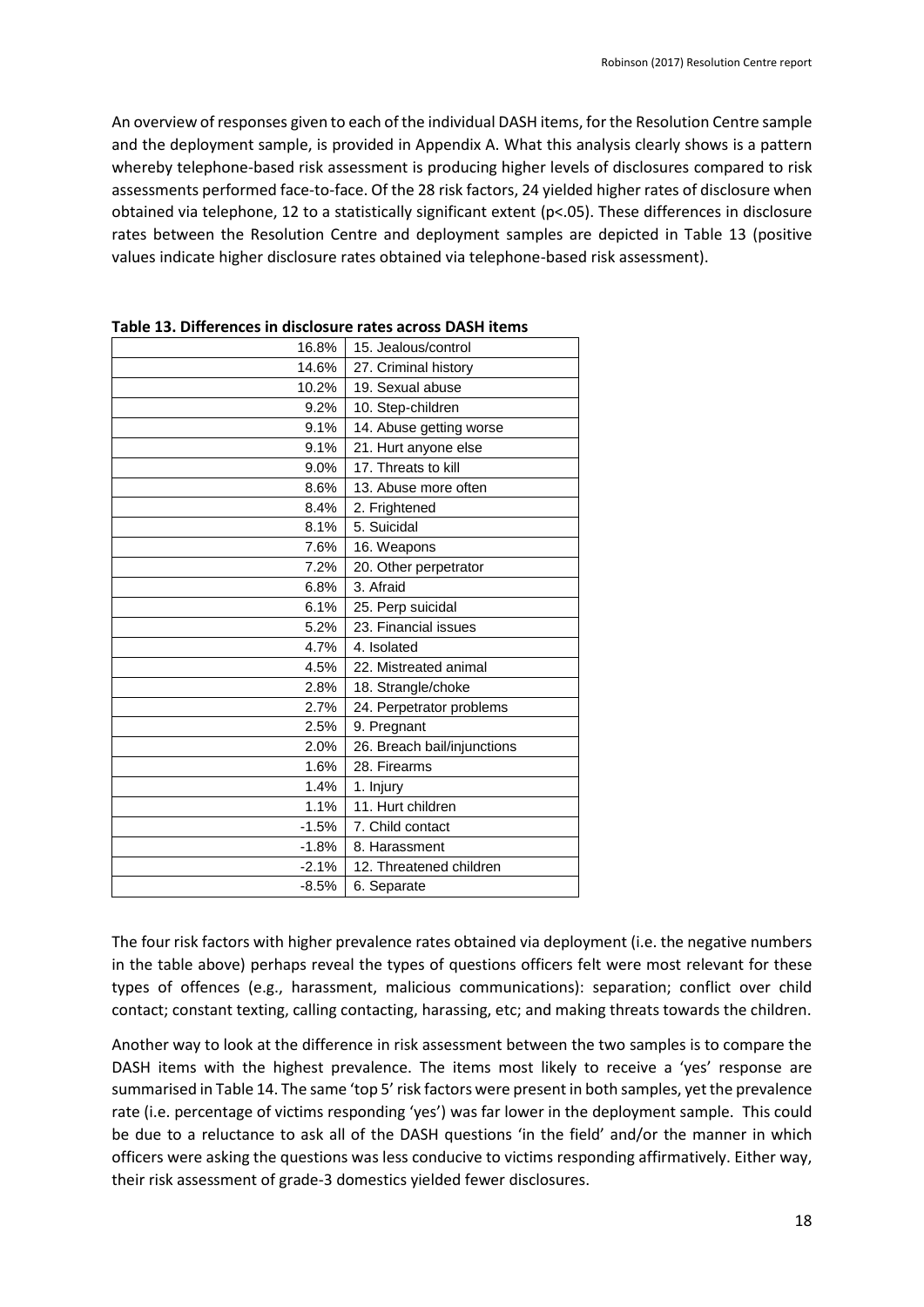#### **Table 14. Most prevalent risk factors**

| <b>Resolution Centre</b>                                                                                       | <b>Deployment</b>                                                                                    |
|----------------------------------------------------------------------------------------------------------------|------------------------------------------------------------------------------------------------------|
| Relationship separation (n=100; 52%)<br>$\bullet$<br>Jealous/controlling behaviour (n=94;<br>$\bullet$<br>48%) | Relationship separation (n=115;<br>$\bullet$<br>61%<br>Perpetrator problems (n=87; 46%)<br>$\bullet$ |
| Perpetrator problems (n=94; 49%)<br>$\bullet$<br>Perpetrator criminal history (n=96;<br>$\bullet$              | Perpetrator criminal history (n=67;<br>٠<br>35%                                                      |
| $50\%$                                                                                                         | Victim very frightened (n=62; 33%)<br>$\bullet$                                                      |
| Victim very frightened (n=80; 41%)<br>$\bullet$                                                                | Jealous/controlling behaviour<br>٠<br>$(n=59; 31\%)$                                                 |

An additional set of analyses on the DASH data considers how risk judgments vary according to the type of offence, and how they might also differ depending on whether they originate in the Resolution Centre compared to 'in the field'. Recall that grade-3 domestic consist mainly of offences such as common assault, harassment and malicious communications. Figure 1 shows the total risk score for each of these main types of offence, for both the Resolution Centre and deployment samples, illustrating the differences in risk judgments across offence types. Resolution Centre staff tend to see malicious communications as the riskiest type of case, followed by harassment and then common assault. The reverse pattern is evident for risk assessments generated via deployment. Here the riskiest case was perceived to be common assault, followed by malicious communications and lastly harassment. Although these are averages, it does reinforce the message that the practice of risk assessment, and what information it generates, differs depending on whether it takes place over the telephone or face-to-face.



#### **Figure 1. Differences in total risk scores across offence types**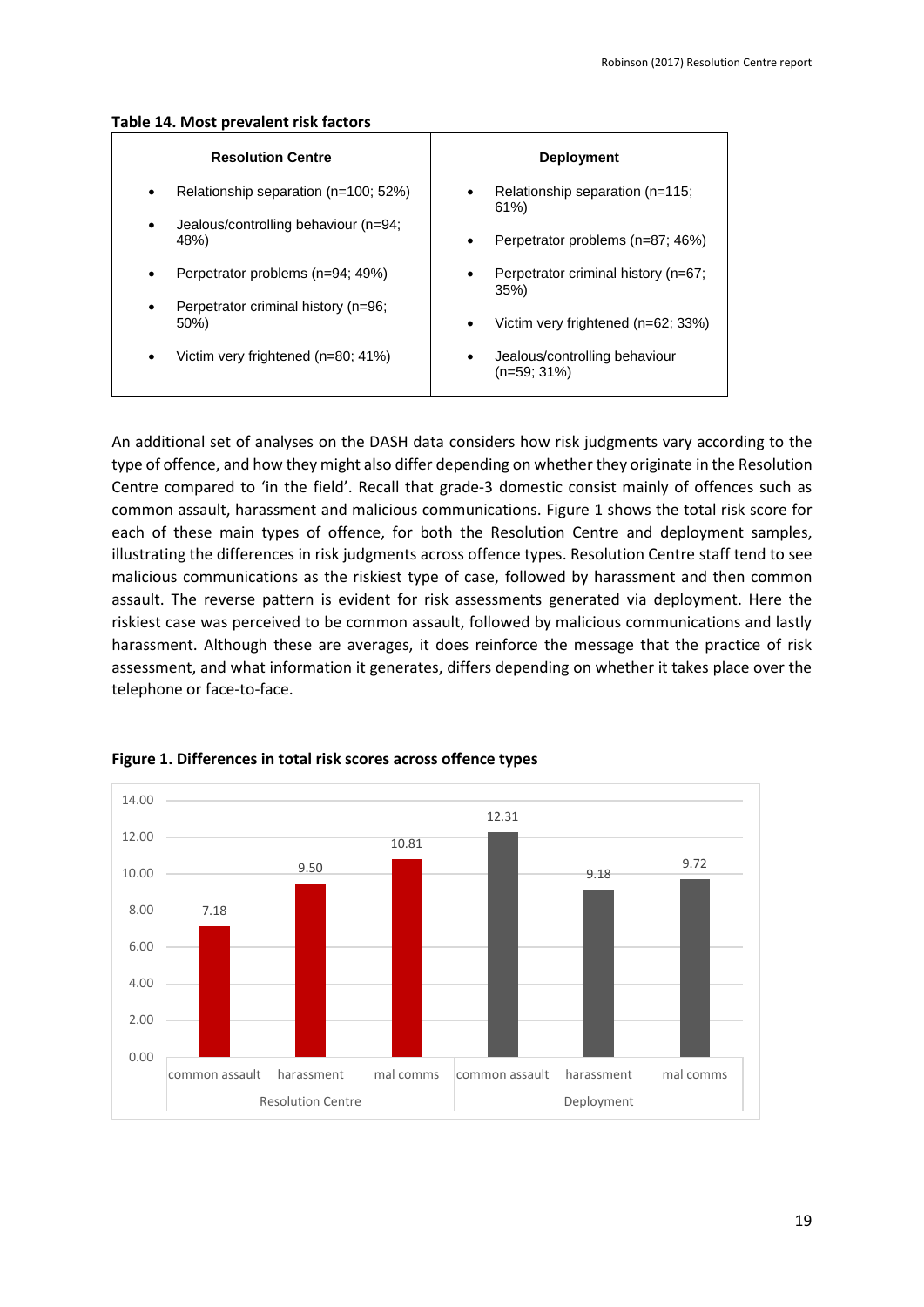Finally, a comparative analysis was undertaken of the actual DASH forms in terms of the level of detail they contained and the nature of the comments that were included. Redacted DASH forms for February 2016 (n=87) and February 2017 (n=76) were provided for analysis (total n=163). After selecting cases involving intimate partner rather than familial incidents to enable a more straightforward comparison (n=122), a 10% random sample was selected for each month (total n=12). An overview of this small but randomly generated sample, which includes an equivalent spread of risk grades across the two months, is provided in Table 15.

Key points to note from this analysis are that DASH forms generated in the Resolution Centre were more likely to have (1) comments provided on each 'yes' response, (2) a greater amount of helpful information provided within these comments, and (3) a higher overall word count. Although the *quantity* of words cannot necessarily be equated to the *quality* of the risk assessment, it does suggest a greater level of care and attention to detail on the Resolution Centre's DASH forms.

|                     | <b>Resolution Centre</b>                                                                                                                                                                                                                                                                                                                                                                                                      | <b>Deployment</b>                                                                                                                                                                                                                                                                                                                                                                                                                                                                       |
|---------------------|-------------------------------------------------------------------------------------------------------------------------------------------------------------------------------------------------------------------------------------------------------------------------------------------------------------------------------------------------------------------------------------------------------------------------------|-----------------------------------------------------------------------------------------------------------------------------------------------------------------------------------------------------------------------------------------------------------------------------------------------------------------------------------------------------------------------------------------------------------------------------------------------------------------------------------------|
| $1 -$ standard risk | RMS #168                                                                                                                                                                                                                                                                                                                                                                                                                      | <b>RMS #23</b>                                                                                                                                                                                                                                                                                                                                                                                                                                                                          |
|                     | Male victim in an ex heterosexual<br>relationship.<br>3 'yes' responses, each with additional<br>comments. Detailed comments<br>provided e.g. "He believes that it<br>[perpetrator's alcoholism] started<br>when they decided not to continue for<br>a child of their own when they suffered<br>the third miscarriage. He is very<br>sympathetic to her going through that<br>but now has to protect [daughter] from<br>her." | Female victim in an ex heterosexual<br>relationship.<br>5 'yes' responses, with a small amount<br>of detail provided on these e.g. "he<br>has poked child in the past" for Q11.<br>Also, some of the comments provided<br>for 'no' responses indicated that they<br>could or should have been recorded<br>as 'yes' responses e.g. "He was<br>controlling previously when we were<br>together 9 years ago, incidents were<br>reported to Met Police" for Q15 which<br>had a no response. |
|                     | (159 words in total)                                                                                                                                                                                                                                                                                                                                                                                                          | (65 words in total)                                                                                                                                                                                                                                                                                                                                                                                                                                                                     |
| 2 - standard risk   | <b>RMS #202</b><br>Female victim in an ex heterosexual<br>relationship.<br>4 'yes' responses, each with additional<br>comments. Comments were also<br>provided on some of the other items<br>with 'no' responses e.g., "In 2013<br>perpetrator was mentally assessed<br>due to concerns, he was believed to<br>be making it all up and had not been<br>diagnosed with any MH problem."<br>(155 words in total)                | <b>RMS #75</b><br>Male victim in an ex heterosexual<br>relationship.<br>6 'yes' responses, with comments<br>provided to most e.g. "victim says<br>perpetrator is controlling but would not<br>elaborate on it" for Q15. Comments<br>were also provided for a couple of 'no'<br>responses e.g. "no injury - victim is<br>simply upset that perpetrator is<br>contacting him" for Q1.<br>(130 words in total)                                                                             |
| 3 - standard risk   | RMS #281<br>Female victim in an ex heterosexual<br>relationship.<br>8 'yes' responses, with comments<br>provided on 7. Overall, the comments<br>provided were not very detailed e.g.,<br>"my ex husband gets very angry when<br>my new partner is with me and our<br>son" for Q3. Case was referred to CID<br>and achieved a FAT outcome.<br>(79 words in total)                                                              | RMS #136<br>Female victim in an ex heterosexual<br>relationship.<br>4 'yes' responses, some with a great<br>amount of detail added. A particularly<br>detailed response in relation to a<br>threat of rape in Q19.<br>(261 words in total)                                                                                                                                                                                                                                              |

#### **Table 15. Comparison of DASH forms**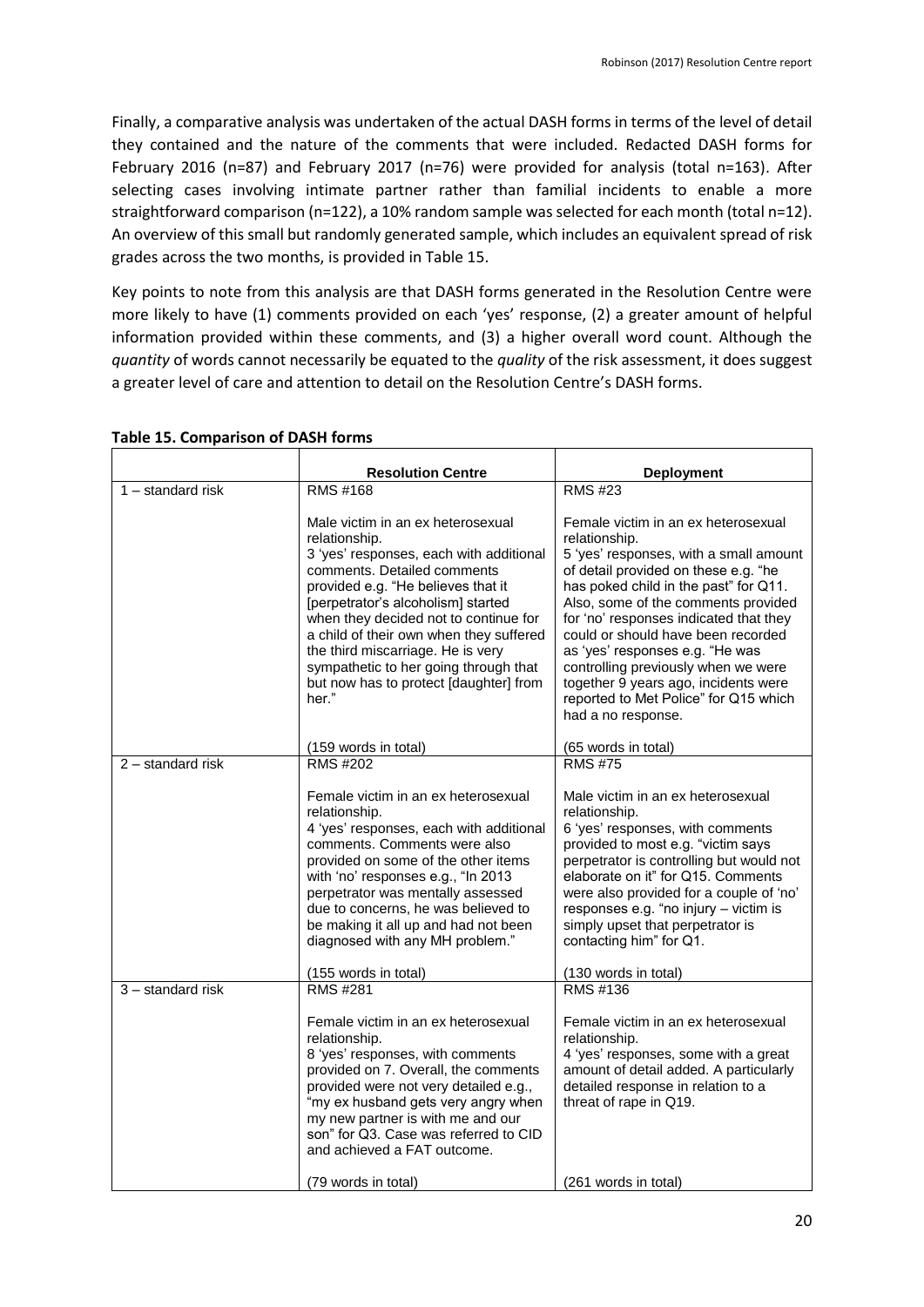| 4 - medium risk | <b>RMS #180</b>                                                                                                                                                                                                                                                                                                                                                                                                                                                                                                         | <b>RMS #114</b>                                                                                                                                                                                                                                                                                                                                                                                                                                                 |
|-----------------|-------------------------------------------------------------------------------------------------------------------------------------------------------------------------------------------------------------------------------------------------------------------------------------------------------------------------------------------------------------------------------------------------------------------------------------------------------------------------------------------------------------------------|-----------------------------------------------------------------------------------------------------------------------------------------------------------------------------------------------------------------------------------------------------------------------------------------------------------------------------------------------------------------------------------------------------------------------------------------------------------------|
|                 | Male victim in an ex heterosexual<br>relationship.<br>9 'yes' responses, 8 of which had<br>additional comments e.g., "I have had<br>a message from her mother saying<br>she is going to go to my sister's work<br>place and humiliate me" for Q20.                                                                                                                                                                                                                                                                      | Female victim in an ex heterosexual<br>relationship.<br>8 'yes' responses, of which 4 had<br>additional comments. Overall, a very<br>small amount of detail was provided<br>e.g. "MH and alcoholic" were<br>comments written for Q24.                                                                                                                                                                                                                           |
| 5 - medium risk | (188 words in total)<br><b>RMS #327</b>                                                                                                                                                                                                                                                                                                                                                                                                                                                                                 | (48 words in total)<br>RMS #126                                                                                                                                                                                                                                                                                                                                                                                                                                 |
|                 | Male victim in an ex heterosexual<br>relationship.<br>8 'yes' responses, each with additional<br>comments. A lot of detail provided -<br>even to items with no responses -<br>including controlling behaviour and<br>suicidal thoughts e.g., "I have been<br>having recent thoughts of suicide. I<br>have had all my pills on the bed out of<br>their packets. A friend of mine just<br>happened to ring at that point. I was a<br>bit relieved as if they hadn't rung I<br>don't think I would be here now" for<br>Q5. | Female victim in an ex heterosexual<br>relationship.<br>8 'yes' responses, with comments<br>provided on 7. A lot of detail provided,<br>even to items with 'no' responses e.g.<br>"In general, victim stated that she was<br>not frightened of perpetrator and that<br>he has never been violent to her, but<br>she is frightened of his behaviour and<br>that concerns her. When they were<br>together he would punch walls and hit<br>his head, etc." for Q2. |
|                 | (303 words in total)                                                                                                                                                                                                                                                                                                                                                                                                                                                                                                    | (255 words in total)                                                                                                                                                                                                                                                                                                                                                                                                                                            |
| $6 - high$ risk | <b>RMS #231</b><br>Male victim in an ex heterosexual<br>relationship.<br>8 'yes' responses, each with additional<br>comments. A good level of detail was<br>provided for each, including sensitive<br>disclosures about suicidal thoughts<br>and controlling behaviour. Concluding<br>comment that "[perpetrator] displays<br>controlling behaviour crying to him<br>down the phone and asking him to<br>come round then being verbally and<br>physically aggressive towards him."                                      | <b>RMS #66</b><br>Female victim in an ex heterosexual<br>relationship.<br>14 'yes' responses, with a small<br>amount of detail added for 9 of the<br>items e.g. "he plays mind games" for<br>Q15 and "thinks he has mental health<br>as he apparently 'sees things" for<br>Q24.                                                                                                                                                                                 |
|                 | (394 words in total)                                                                                                                                                                                                                                                                                                                                                                                                                                                                                                    | (193 words in total)                                                                                                                                                                                                                                                                                                                                                                                                                                            |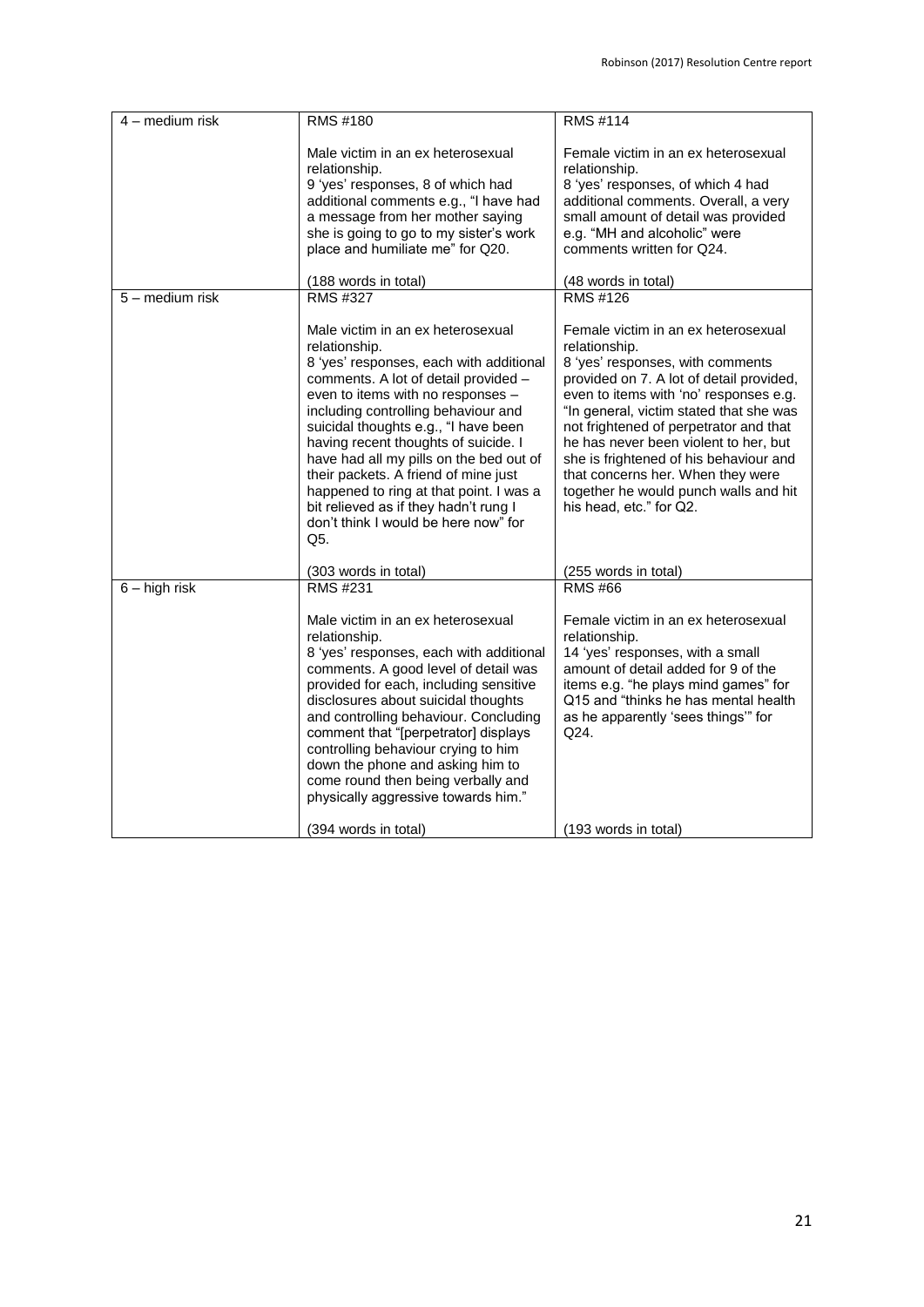## **Conclusion**

## <span id="page-21-1"></span><span id="page-21-0"></span>**Summary of key findings**

Capitalising on a natural experiment in Hampshire Constabulary, this research utilised police officially recorded data to directly compare a sample of grade-3 domestic abuse incidents that received a telephone-based response from the force's Resolution Centre to a similar sample of incidents dealt with by the same force one year later that received the standard provision of 'slow time' deployment.

A summary of the key points:

- Grade-3 domestics represent a substantial proportion of police business (approximately 13% of reports to police, equivalent to 1000 victims per year in Hampshire Constabulary).
- Grade-3 domestics typically involve 'violence without injury' offences such as common assault, harassment and malicious communications.
- Grade-3 domestics are anticipated to be lower risk, because they involve less serious offences and the parties are not cohabitating.
- Grade-3 domestics dealt with by the Resolution Centre were more likely to be classified as crimes compared to incidents dealt with via deployment. In other words, Resolution Centre staff were more likely to identify 'missing' crimes in the course of an investigation that were subsequently recorded under Home Office Counting Rules.
- In addition to recording a significantly higher proportion of crimes, cases initially dealt with by the Resolution Centre achieved more positive investigative outcomes (with a significantly higher rate of cases resulting in Formal Action Taken).
- The DASH form was completed in less than 24 hours for a majority of cases, regardless of whether the risk assessment was carried out in the Resolution Centre or via deployment.
- Although the speed of completion was similar, there was more missing data in the DASH forms completed by deployed officers. Further analysis showed a higher level of quality information within DASH forms generated in the Resolution Centre.
- Grade-3 domestics risk assessed via telephone in the Resolution Centre resulted in nearly twice as many 'medium' risk cases, and triple the proportion of 'high' risk cases.
- This is likely a function of the Resolution Centre's cases having a significantly higher mean total risk score (i.e. the summed total of 'yes' responses to the DASH questions) compared to cases risk assessed via deployment.
- This higher total risk score is a result of telephone-based risk assessment yielding higher rates of disclosure across the majority of DASH items, compared to those obtained via deployment. This is particularly true for sensitive questions such as sexual abuse.
- Risk judgments in the Resolution Centre seem to be more highly attuned to 'seeing' risk in cases that do not involve physical violence, such as harassment and malicious communications. For these types of offences, telephone-based risk assessments generate higher DASH risk scores compared to those carried out 'in the field'.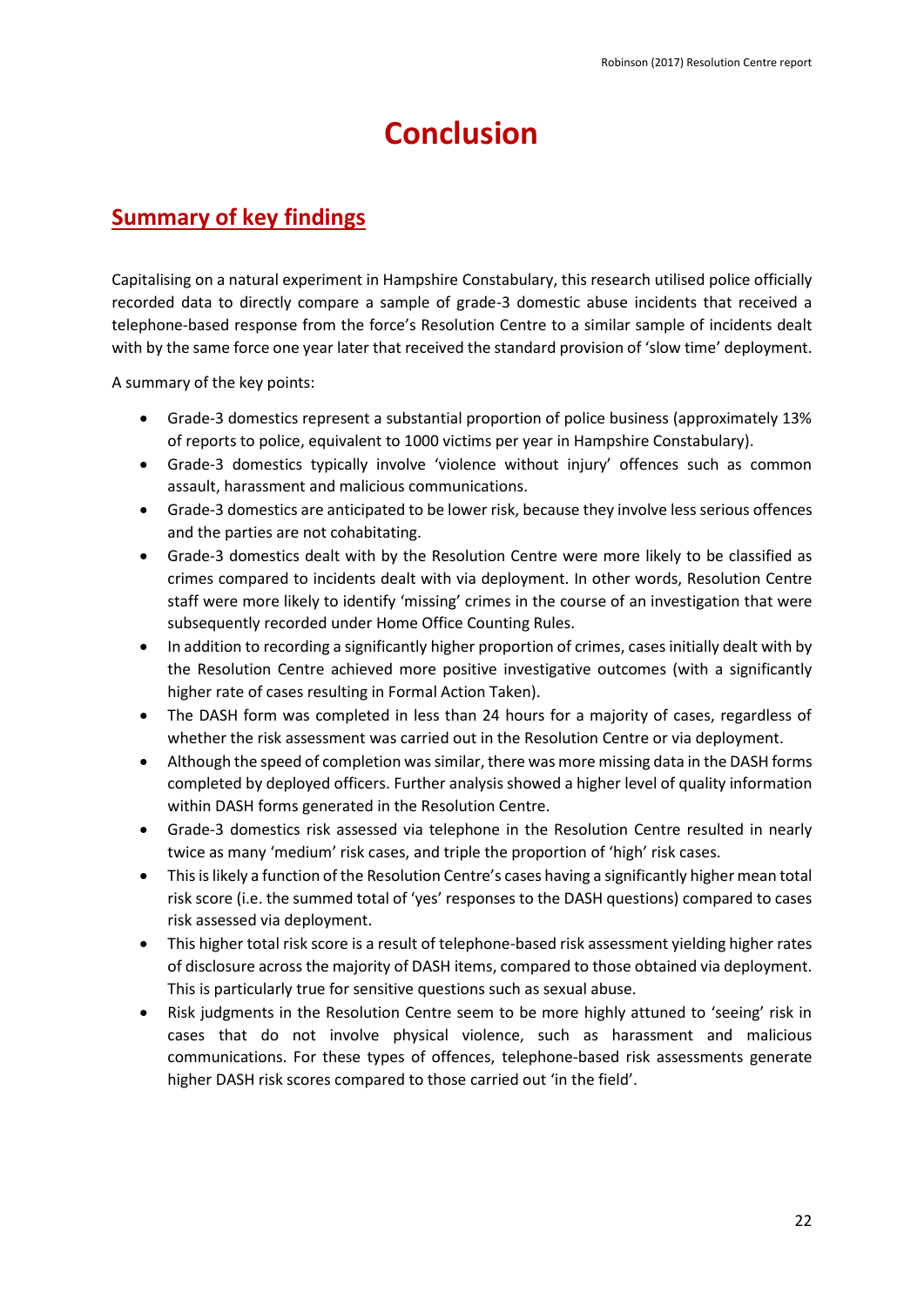## <span id="page-22-0"></span>**Discussion and recommendations**

This research has provided a robust comparison of police practice in two different contexts: the more 'clinical' setting of the Resolution Centre compared to face-to-face interactions between police and citizens 'in the field', in order to answer the following questions:

- Do significant differences exist in the quality of the initial response provided by Resolution Centre staff compared to deployed officers and subsequently the proportion of incidents that are classified as crimes?
- Do significant differences exist in the DASH risk assessments carried out over the telephone in the Resolution Centre compared to those carried out face-to-face by deployed officers?
- Do significant differences exist in the investigative outcomes of cases referred to the Resolution Centre compared to those dealt with via deployment?

A clear pattern of findings emerged, which taken together demonstrate the efficacy of providing a telephone-based response to certain types of domestic abuse incidents. Specifically, a detailed and formalised operations protocol has been embedded into the work of the Resolution Centre and all evidence suggests this is leading to a higher quality response overall to grade-3 domestics. The initial response provided by the Resolution Centre results in more crimes being recorded and more investigations that result in formal police action. The practice of risk assessment appears to be more comprehensive and detailed, generating a higher number of disclosures and more cases classified as 'medium' and 'high' risk. Due to the robust methodological approach of the research, these positive findings can be directly attributed to the setting where the police work was performed, rather than any differences in case characteristics. The evidence gathered in this report leads to the following conclusion:

*Providing a professionally-delivered response over the telephone to a carefully triaged subset of grade-3 domestic abuse incidents, which is subject to a high degree of supervisor monitoring and review, and is coordinated with other relevant police units, results in performance outcomes that exceed the standard provision of 'slow time' deployment***.**

This conclusion, based on quantitative analysis of official police data, is consistent with the qualitative perceptions of partner agencies delivering services in the Hampshire police force area. As one practitioner from a local charity providing specialist services to survivors of domestic abuse and sexual violence explained:

*"This is not a surprise, [as] the Resolution Centre had more time and the model of working over the phone is not new to gaining trust from survivors. DVA services across the country do this on a daily basis, it enables a completely different communication type and the physical presence of a police officer in uniform can be incredibly intimidating to a survivor, even community officers like PCSOs are in uniform and this can prevent disclosure."*

Research demonstrating the various challenges to frontline practitioners charged with conducting risk assessments 'in the field' was previously highlighted (pages 7-8). Findings from the current study go some way towards identifying how these challenges may be overcome, at least for some types of domestic abuse cases.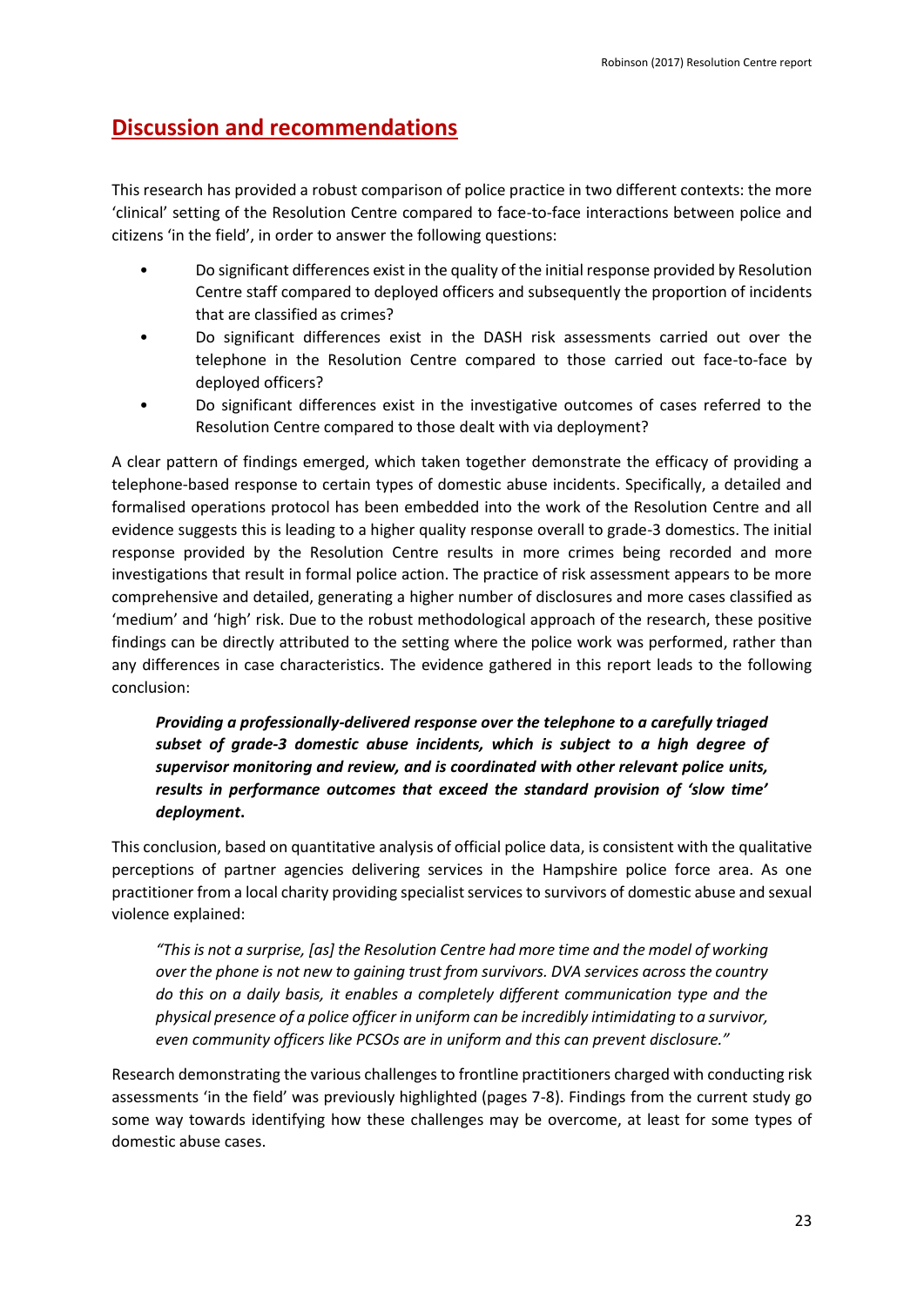*"The Resolution Centre are skilled telephonists in the sense that they understand the subtle cues that victims need to feel trust and further disclosure, the subtle pauses, the nuanced indicators a victim will give you that require further gentle exploration... My experience is that too often [response and patrol] officers are looking for physical injury in terms of assessing risk, you and I both know that the absence of physical injury does not mean there is an absence of risk. The Resolution Centre were not doing this. Hence being able to pursue more coercive control and harassment / stalking issues than deployed officers."* 

In addition to providing a robust empirical insight into the important influence played by the environment in which risk assessment is undertaken, this study also contributes to knowledge by highlighting the risk profile of grade-3 domestics, which typically involve non-violent offences such as harassment and malicious communications. The research illustrated that higher disclosure rates across the majority of DASH risk items were generated by Resolution Centre staff, and that a greater proportion of cases were subsequently classified as 'medium' and 'high' risk, allowing for more appropriate levels of safeguarding of these victims. Although these offences are by definition less serious than those receiving a grade-1 (immediate) or grade-2 (within 60 minutes) deployment, they are by no means devoid of risk and officers must be able to recognise this. The research showed that this was more likely to happen if grade-3 domestics were risk assessed in the Resolution Centre.

Previous research has revealed the importance of providing multiple methods by which victims can communicate with agencies in order to disclose abuse and request help. For example, evaluation research in a Sexual Assault Referral Centre revealed that 23% of advocacy was delivered over the telephone.<sup>15</sup> Telephone-based advocacy was also found to be instrumental in the delivery of an advocacy service for male victims of domestic abuse.<sup>16</sup> Telephone contact might be preferable for some victims, and/or it might be more preferable at some stages in a victim's journey to recovery and a life free from fear. The current study suggests it can provide a helpful and complementary aspect of a holistic police response, if carefully delivered. A telephone-based response cannot replace all faceto-face contact, but under certain circumstances it should be seen as a positive option.

In conclusion, additional research is recommended to replicate and extend the findings from the current study. In particular, it would be useful to evaluate the extent to which telephone-based risk assessment is used in other agencies (police and non-police), to increase our understanding of the key ingredients for positive outcomes. It would also be useful to access victims' views on the provision of a telephone-based response, especially if they could contrast it with their own previous experiences accessing police via other methods.

**.** 

<sup>15</sup> Robinson, A. L., Hudson, K. & Brookman, F. (2009). *A process evaluation of Ynys Saff, the Sexual Assault Referral Centre in Cardiff: Final Evaluation Report*. School of Social Sciences: Cardiff University. <http://orca.cf.ac.uk/23404/1/CardiffSARC.pdf>

<sup>16</sup> Robinson, A. L. & Rowland, J. (2006). *The Dyn Project: Supporting Male Victims of Domestic Abuse*. School of Social Sciences: Cardiff University.

<http://citeseerx.ist.psu.edu/viewdoc/download?doi=10.1.1.538.716&rep=rep1&type=pdf>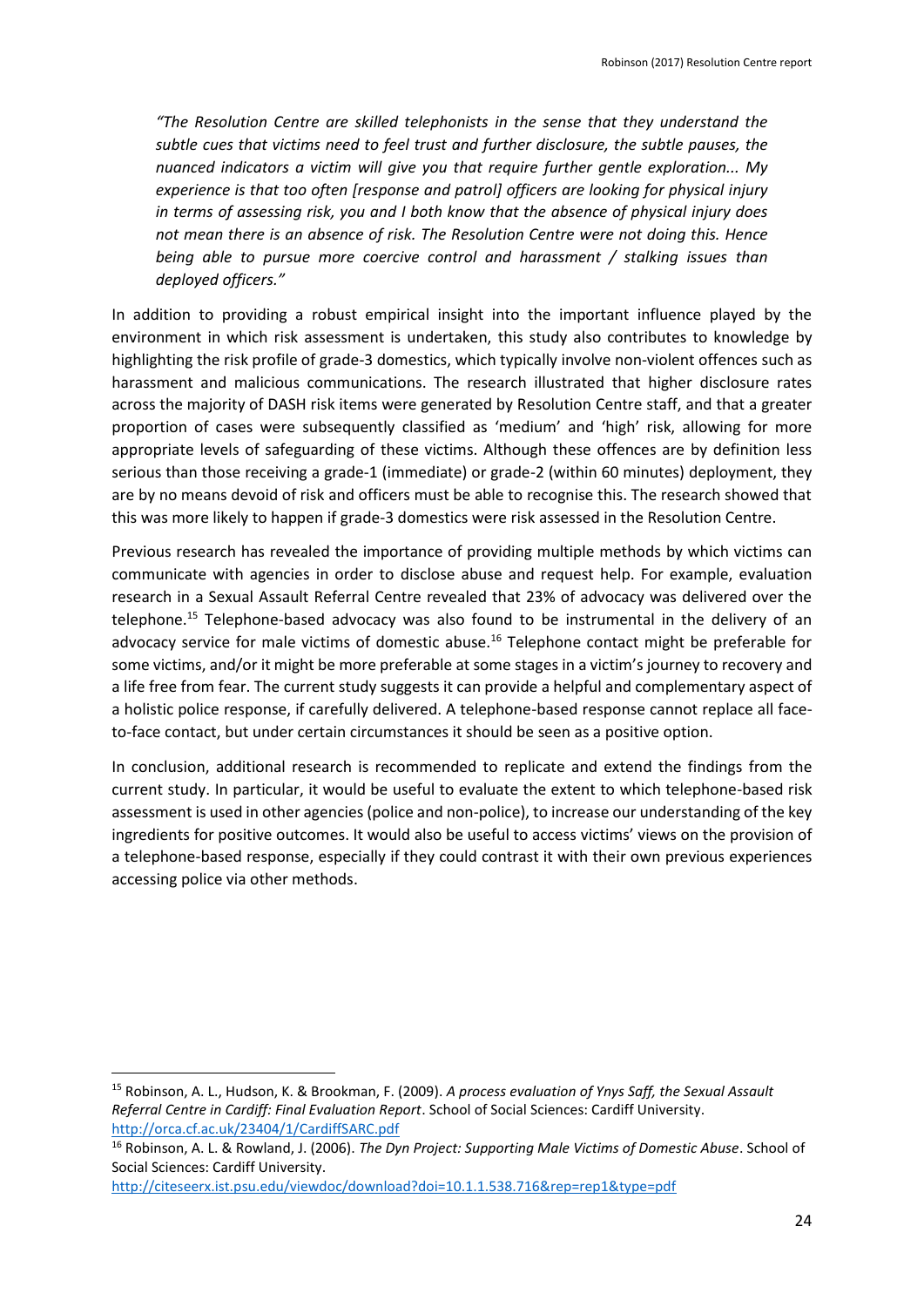# <span id="page-24-0"></span>**Appendix A: Comparative analysis of DASH items**

The table below provides an overview of responses provided to the individual DASH questions for a random sample of 400 domestic abuse cases allocated to the Resolution Centre in 2016 and for deployment in 2017. The yellow highlighted figures indicate the higher prevalence of that risk factor (Resolution Centre vs Deployment), and the red asterisk (**\***) indicates whether this difference is statistically significant (p<.05).

|                                                                         |     | Allocation of cases |              |                 |       |
|-------------------------------------------------------------------------|-----|---------------------|--------------|-----------------|-------|
|                                                                         |     | 2016 - RC           |              | 2017 - Deployed |       |
|                                                                         |     | N                   | %            | N               | %     |
|                                                                         | no  | 191                 | 96.5%        | 187             | 97.9% |
| 1. Has the current incident resulted in injury?                         | yes | $\overline{7}$      | 3.5%         | $\overline{4}$  | 2.1%  |
|                                                                         | no  | 116                 | 59.2%        | 129             | 67.5% |
| 2. Are you very frightened?                                             | yes | 80                  | 40.8%*       | 62              | 32.5% |
|                                                                         | no  | 116                 | 63.4%        | 125             | 70.2% |
| 3. What are you afraid of? Is it further injury or violence?            | yes | 67                  | 36.6%        | 53              | 29.8% |
| 4. Do you feel isolated from family and friends i.e. does               | no  | 161                 | 81.7%        | 165             | 86.4% |
| your abuser try to stop you from seeing<br>friends/family/GP or others? | yes | 36                  | <b>18.3%</b> | 26              | 13.6% |
| 5. Are you feeling depressed or having suicidal                         | no  | 133                 | 67.9%        | 145             | 75.9% |
| thoughts?                                                               | yes | 63                  | $32.1\%$ *   | 46              | 24.1% |
| 6. Have you separated or tried to separate from your                    | no  | 91                  | 47.6%        | 74              | 39.2% |
| abuser within the past year?                                            | yes | 100                 | 52.4%        | 115             | 60.8% |
|                                                                         | no  | 137                 | 69.9%        | 130             | 68.4% |
| 7. Is there conflict over child contact?                                | yes | 59                  | 30.1%        | 60              | 31.6% |
| 8. Do they constantly text, call, contact, follow, stalk or             | no  | 125                 | 62.8%        | 116             | 61.1% |
| harass you?                                                             | yes | 74                  | 37.2%        | 74              | 38.9% |
| 9. Are you currently pregnant or have you recently had a                | no  | 165                 | 84.2%        | 163             | 86.7% |
| baby (in the past 18 months)?                                           | yes | 31                  | 15.8%        | 25              | 13.3% |
| 10. Are there any children or step-children that are not in             | no  | 147                 | 77.0%        | 162             | 86.2% |
| the household? Or are there other dependents in the<br>household?       | yes | 44                  | $23.0\%$ *   | 26              | 13.8% |
| 11. Has the perpetrator(s) ever hurt the                                | no  | 175                 | 93.6%        | 179             | 94.7% |
| children/dependents?                                                    | yes | 12                  | 6.4%         | 10              | 5.3%  |
| 12. Has the perpetrator(s) ever threatened to hurt or kill              | no  | 186                 | 99.5%        | 182             | 97.3% |
| the children/dependents?                                                | yes | 1                   | 0.5%         | 5               | 2.7%  |
| 13. Is the abuse happening more often?                                  | no  | 135                 | 68.9%        | 148             | 77.5% |
|                                                                         | yes | 61                  | $31.1\%$ *   | 43              | 22.5% |
| 14. Is the abuse getting worse?                                         | no  | 133                 | 67.9%        | 147             | 77.0% |
|                                                                         | yes | 63                  | $32.1\%$ *   | 44              | 23.0% |